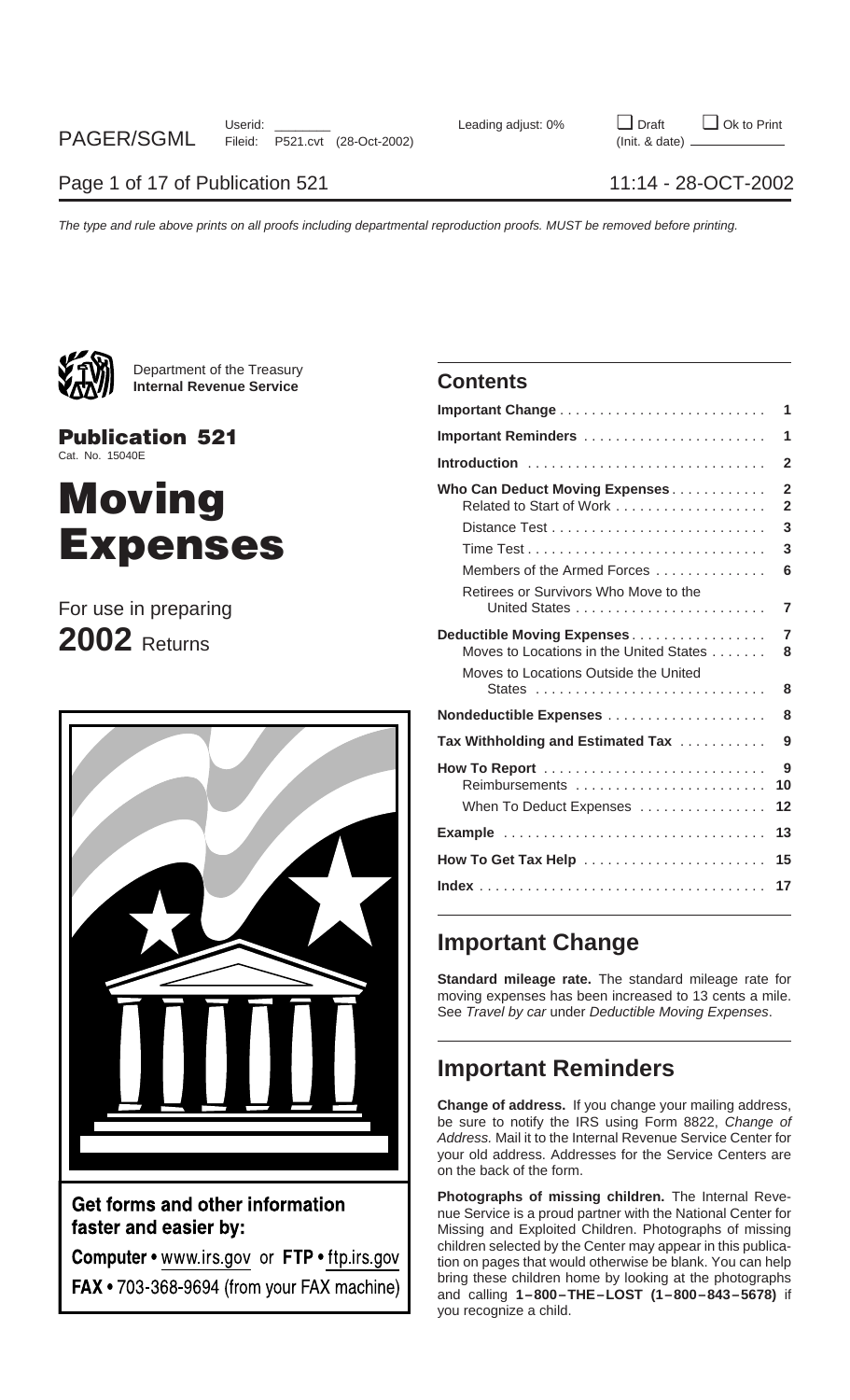This publication explains the deduction of certain ex- **Moving Expenses** penses of moving to a new home because you changed job locations or started a new job. It includes the following You can deduct your moving expenses if your move is topics. closely related to the start of work. You also must meet the

- 
- 
- What moving expenses are not deductible.
- 
- 

An example, including a filled-in Form 3903, Moving  $Ex-$  place, to the start of work at your new job location.

whether you are self-employed or an employee. Your ex- reported to work at the new location as closely related in penses generally must be related to starting work at your time to the start of work. It is not necessary that you new job location. However, certain retirees and survivors arrange to work before moving to a new location, as long may qualify to claim the deduction even if they are not as you actually do go to work. starting work at a new job location. See Who Can Deduct If you do not move within one year of the date you begin Moving Expenses. Work, you ordinarily cannot deduct the expenses unless

**Comments and suggestions.** We welcome your comments about this publication and your suggestions for<br>future editions.<br>you started work at a new location. You delayed the move

**www.irs.gov. www.irs.gov. www.irs.gov.** 2012. The Section of Province of Province and Province of Province of Province of Province of Province of Province of Province of Province of Province of Province of Province of

may qualify if you can show that: 1111 Constitution Ave. NW

We respond to many letters by telephone. Therefore, it 2) You will spend less time or money commuting from would be helpful if you would include your daytime phone your new home to your new job location. number, including the area code, in your correspondence.

## Form (and Instructions) **Form (and Instructions) Form (and Instructions)**

forms listed. or Survivors Who Move to the United States, later.

# **Introduction Who Can Deduct**

distance test and the time test. These two tests are dis- • Who can deduct moving expenses.<br>
experience and distance the time and distance test rules, you may want to use Figure B to help you decide • What moving expenses are deductible.<br>if your move qualifies for deducting your moving expenses.

## • Tax withholding and estimated tax. **Related to Start of Work**

• How to report moving expenses. The state of the Your move must be closely related, both in time and in

penses, is shown near the end of the publication. **Closely related in time.** You can generally consider moving expenses incurred within 1 year from the date you first

> you can show that circumstances existed that prevented the move within that time.

You can e-mail us while visiting our web site at for 18 months to allow your child to complete high school.

You can write to us at the following address: **Closely related in place.** You can generally consider your move closely related in place to the start of work if the Internal Revenue Service **Exercise 19 and 19 and 19 and 19 and 19 and 19 and 10** distance from your new home to the new job location is not Tax Forms and Publications more than the distance from your former home to the new W:CAR:MP:FP **interpretatal contract the set of the set of the set of the set of the set of the set of the set of the set of the set of the set of the set of the set of the set of the set of the set of the set of the set of** 

- Washington, DC 20224 1) You are required to live at your new home as a condition of your employment, or
	-

**Home defined.** Your **home** means your main home **Useful Items**<br> **Useful Items**<br>
You may want to see:<br>
You may want to see:<br>
You may want to see:<br>
You may want to see: include other homes owned or kept up by you or members of your family. It also does not include a seasonal home, **Publication Example 2018** Such as a summer beach cottage. Your **former home** ❏ means your home before you left for your new job location. **<sup>523</sup>** Selling Your Home Your **new home** means your home within the area of your

❏ **3903** Moving Expenses **Retirees or survivors.** You may be able to deduct the expenses of moving to the United States or its possessions ❏ **<sup>8822</sup>** Change of Address even if the move is not related to the start of work at a new See How To Get Tax Help, near the end of this publica-<br>job location. You must have worked outside the United the United tion, for information about getting the publication and the States or be a survivor of someone who did. See Retirees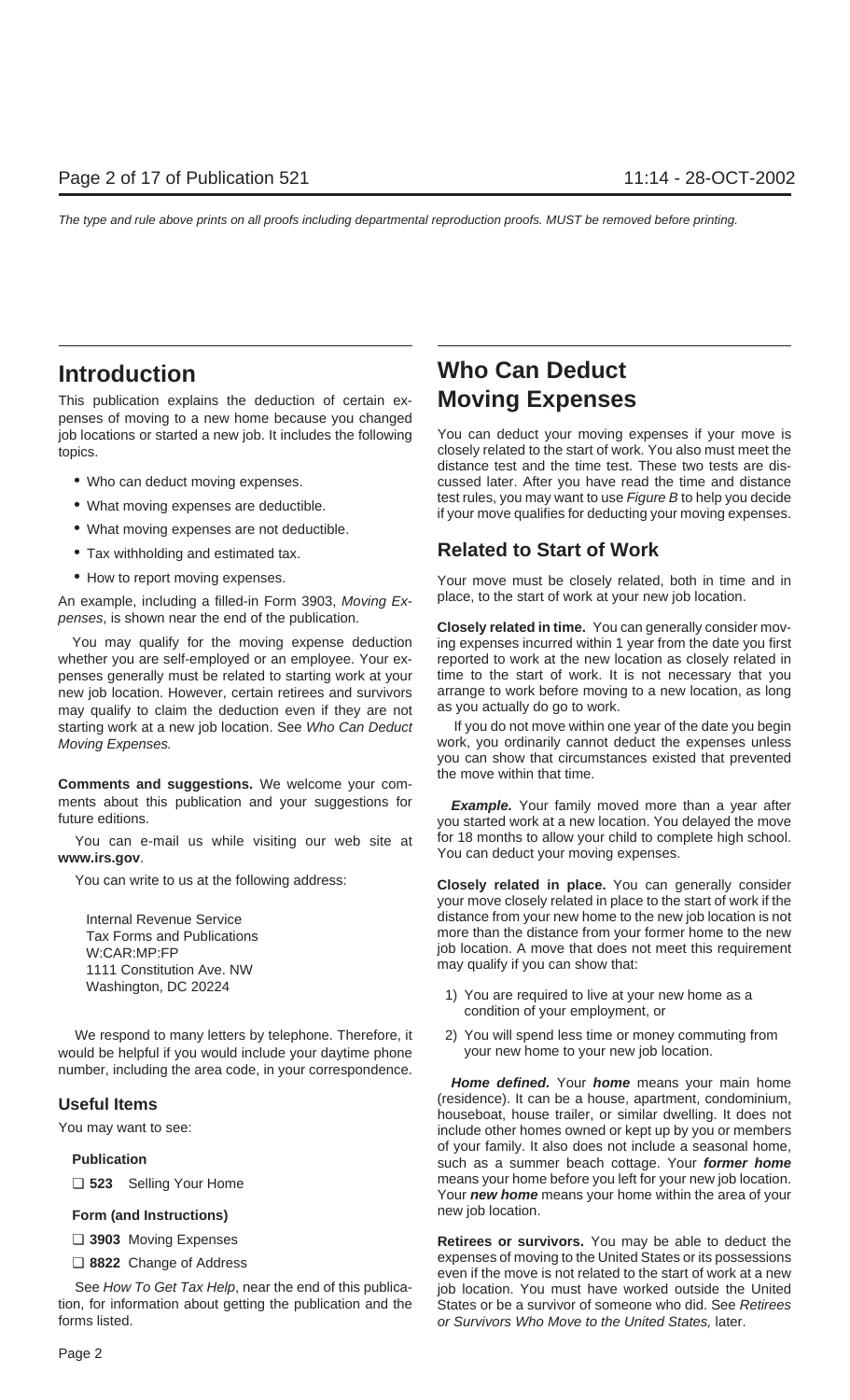Your move will meet the distance test if your new main job location is **at least 50 miles** farther from your former home **Main job location.** Your main job location is usually the than your old main job location was from your former place where you spend most of your working time. If there home. For example, if your old main job location was 3 is no one place where you spend most of your working miles from your former home, your new main job location time, your main job location is the place where your work is

The distance between a job location and your home is wise required to "base" your work.

from your former home because you changed main job any time, your main job location depends on the facts in locations. Your old main job location was 3 miles from your each case. The more important factors to be considered former home. Your new main job location is 60 miles from are: that home. Because your new main job location is 57 miles • The total time you spend at each place, farther from your former home than the distance from your former home to your old main job location, you meet the • The amount of work you do at each place, and distance test.

**First job or return to full-time work.** If you go to work full time for the first time, your place of work must be at least 50 miles from your former home to meet the distance test. **Time Test** 

If you go back to full-time work after a substantial period<br>of part-time work or unemployment, your place of work<br>also must be at least 50 miles from your former home.<br>of the following two time tests.

Armed Forces. If you are in the Armed Forces and you and the time test for employees. moved because of a permanent change of station, you do 2) The time test for self-employed persons.

**Distance Test not have to meet the distance test. See Members of the** Armed Forces, later.

must be at least 53 miles from that former home. centered, such as where you report for work or are other-

the shortest of the more commonly traveled routes be-<br>tween them. The distance test considers only the location<br>of your former home. It does not take into account the<br>location of your new home. See Figure A.<br>your main job

**Example.** You moved to a new home less than 50 miles **More than one job.** If you have more than one job at

- 
- 
- How much money you earn at each place.

- 
- 



## Figure A. **Illustration of Distance Test**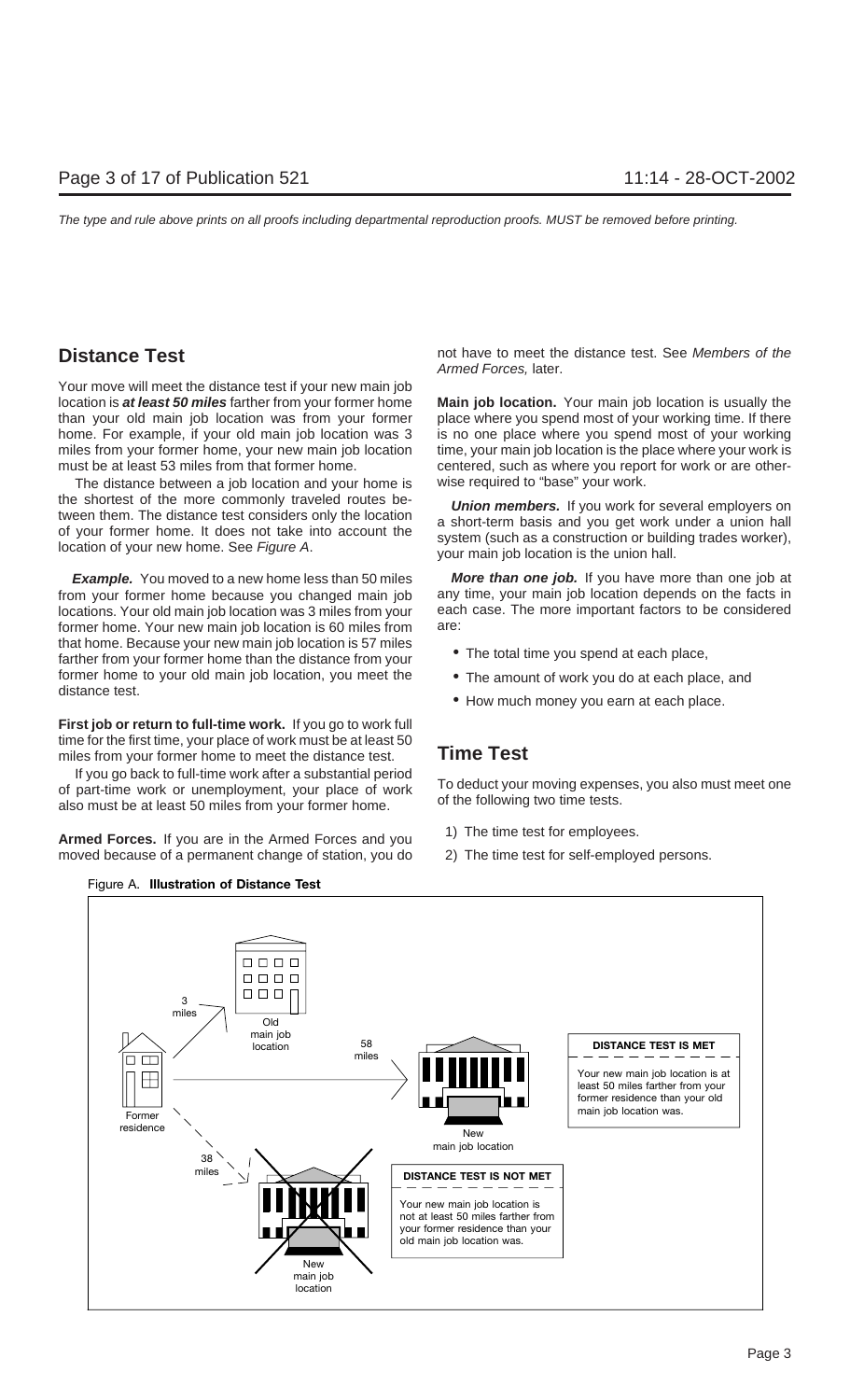Both of these tests are explained below. See Table 1 for a

If you are an employee, you must work full time for at least the 78 weeks. **39 weeks during the first 12 months** after you arrive in 3) You must work within the same general commuting the general area of your new job location. Full-time em- area for all 78 weeks.

- 
- 
- 
- 

**Temporary absence from work.** You are considered<br>to have worked full time during any week you are tempora-<br>rily absent from work because of illness, strikes, lockouts,<br>layoffs, natural disasters, or similar causes. You ar considered to have worked full time during any week you **Self-employment.** You are self-employed if you are absent from work for leave or vacation provided for in work as the sole owner of an unincorporated business or

sidered to be working full time during the off-season only if week.<br>your work contract or agreement covers an off-season your work contract or agreement covers an off-season<br>period and that period is less than 6 months. For example,<br>a school teacher on a 12-month contract who teaches on a<br>full-time as a week of work. Whether you<br>full-time ba

If you are self-employed, you must work full time for at least is not unusual for other self-employed dentists in the area. **39 weeks during the first 12 months AND** for a total of at **Temporary absence from work.** You are considered

For purposes of this test, the following three rules apply. strikes, natural disasters, or similar causes.

- 1) You count any full-time work you do either as an<br>employee or as a self-employed person.
- **2)** You do not have to work for the same employer or **Time Test for Employees** be self-employed in the same trade or business for
	-

ployment depends on what is usual for your type of work in<br>
you were both an employee and self-employed, see<br>
For purposes of this test, the following four rules apply.<br>
For purposes of this test, the following four rules

**Example.** Justin quit his job and moved from the east 1) You count only your full-time work as an employee, coast to the west coast to begin a full-time job as a<br>not any work you do as a self-employed person. cabinet-maker for C and L Cabinet Shop. He generally cabinet-maker for C and L Cabinet Shop. He generally 2) You do not have to work for the same employer for<br>all 39 weeks. Shortly after the move, Justin also began operating a cabinet-in-<br>stallation business from his home for several hours each<br>3) You do not have to work 39 we afternoon and all day on weekends. Because Justin's 4) You must work full time within the same general principal place of business is the cabinet shop, he can satisfy the time test by meeting the 39-week test for em-<br>ployees.

your work contract or agreement.<br>as a partner in a partnership carrying on a business. You<br>are not considered self-employed if you are semiretired,<br>**Seasonal work.** If your work is seasonal, you are con-<br>are a part-time st

**Example.** You are a self-employed dentist and maintain **Time Test for Self-Employed Persons** office hours 4 days a week. You are considered to perform services full time if maintaining office hours 4 days a week

least 78 weeks during the first 24 months after you to be self-employed on a full-time basis during any week<br>arrive in the general area of your new job location.

## Table 1. **Satisfying the Time Test for Employees and Self-Employed Persons**

| IF you are                                                                            | THEN you satisfy the time test by meeting the                                                                         |
|---------------------------------------------------------------------------------------|-----------------------------------------------------------------------------------------------------------------------|
| an employee                                                                           | 39-week test for employees.                                                                                           |
| self-employed and an employee but unable to satisfy the<br>39-week test for employees | 78-week test for self-employed persons.                                                                               |
| both self-employed and an employee at the same time                                   | 78-week test for a self-employed person or the 39-week<br>test for an employee based on your principal place of work. |
| self-employed                                                                         | 78-week test for self-employed persons.                                                                               |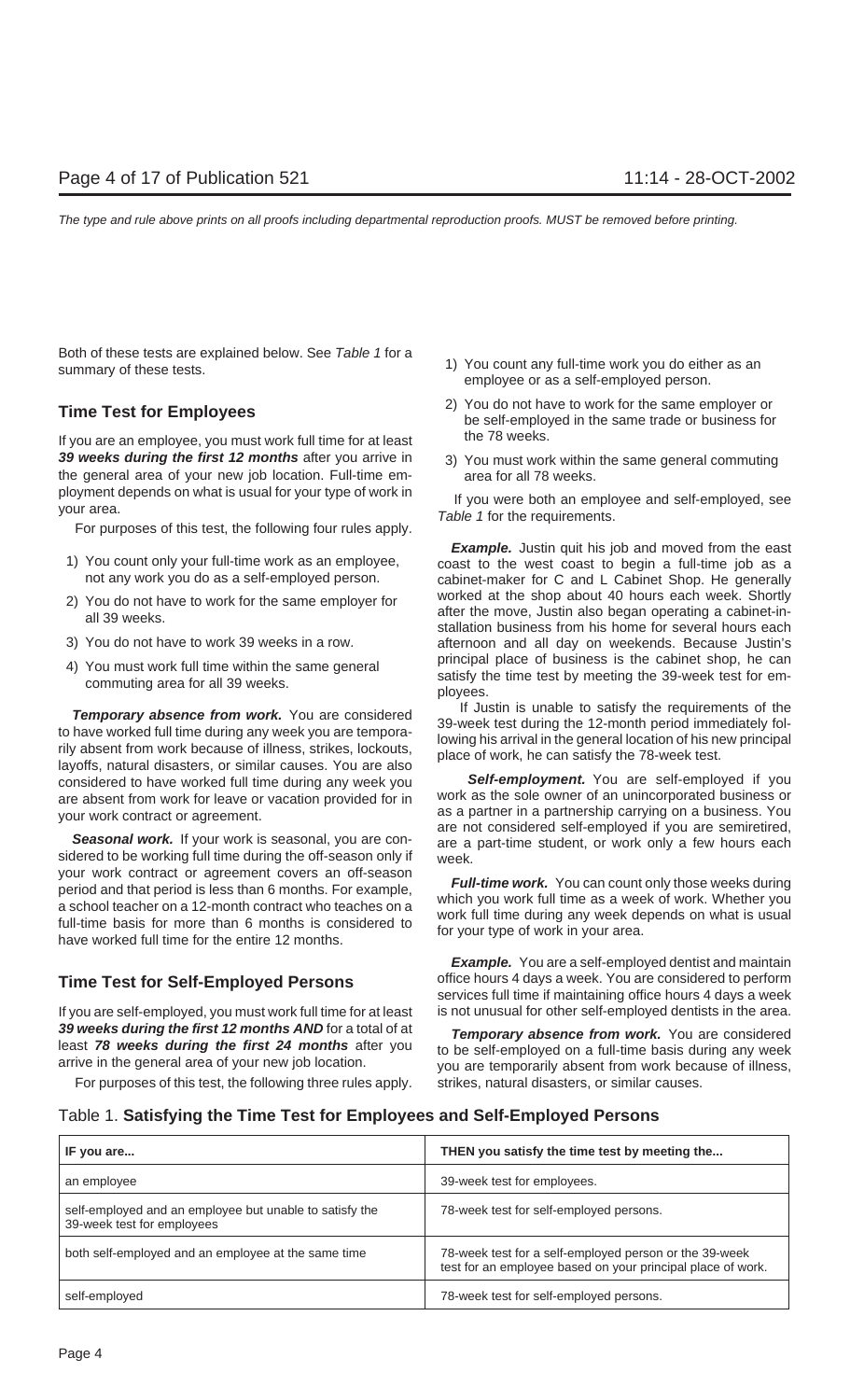

<sup>1</sup> Military persons should see *Members of the Armed Forces* for special rules that apply to them.

<sup>2</sup> Your move must be closely related to the start of work at your new job location. See *Related to Start of Work.*

 $3$  If you deduct expenses and do not meet this test later, you must either file an amended tax return or report your moving expense deduction as other income. See *Time test not yet met.*

<sup>4</sup> If you became self-employed during the first twelve months, answer YES if your combined time as a full-time employee and self-employed person equals or will equal at least 78 weeks in the first 24 months (including 39 weeks in the first 12 months) after you arrived in the new area.

is seasonal, the off-season weeks when no work is re- can do this if you expect to meet the 39-week test in 2003 quired or available may be counted as weeks during which or the 78-week test in 2003 or 2004. If you deduct moving you worked full time. The off-season must be less than 6 expenses but do not meet the time test in 2003 or 2004, months and you must work full time before and after the you must either: off-season.

**Example.** You own and operate a motel at a beach come on your Form 1040 for the year you cannot resort. The motel is closed for 5 months during the off-sea- meet the test, or son. You work full-time as the operator of the motel before 2) Amend your 2002 return.<br>and after the off-season. You are considered self-employed on a full-time basis during the weeks of the off-sea- Use Form 1040X, Amended U.S. Individual Income Tax son. Son. **Return, to amend your return.** 

bine the weeks your spouse worked with the weeks you<br>**Example.** You arrive in the general area of your new job<br>location on September 15, 2002. You deduct your moving

**Time test not yet met.** You can deduct your moving expenses on your 2002 return, the year of the move, even expenses on your 2002 tax return even if you have not yet though you have not yet met the time test by the date your

**Seasonal trade or business.** If your trade or business met the time test by the date your 2002 return is due. You

- 1) Report your moving expense deduction as other in-
- 

**Joint return.** If you are married and file a joint return and<br>both you and your spouse work full time, either of you can<br>satisfy the full-time work test. However, you cannot com-<br>an amended return for 2002 to take the ded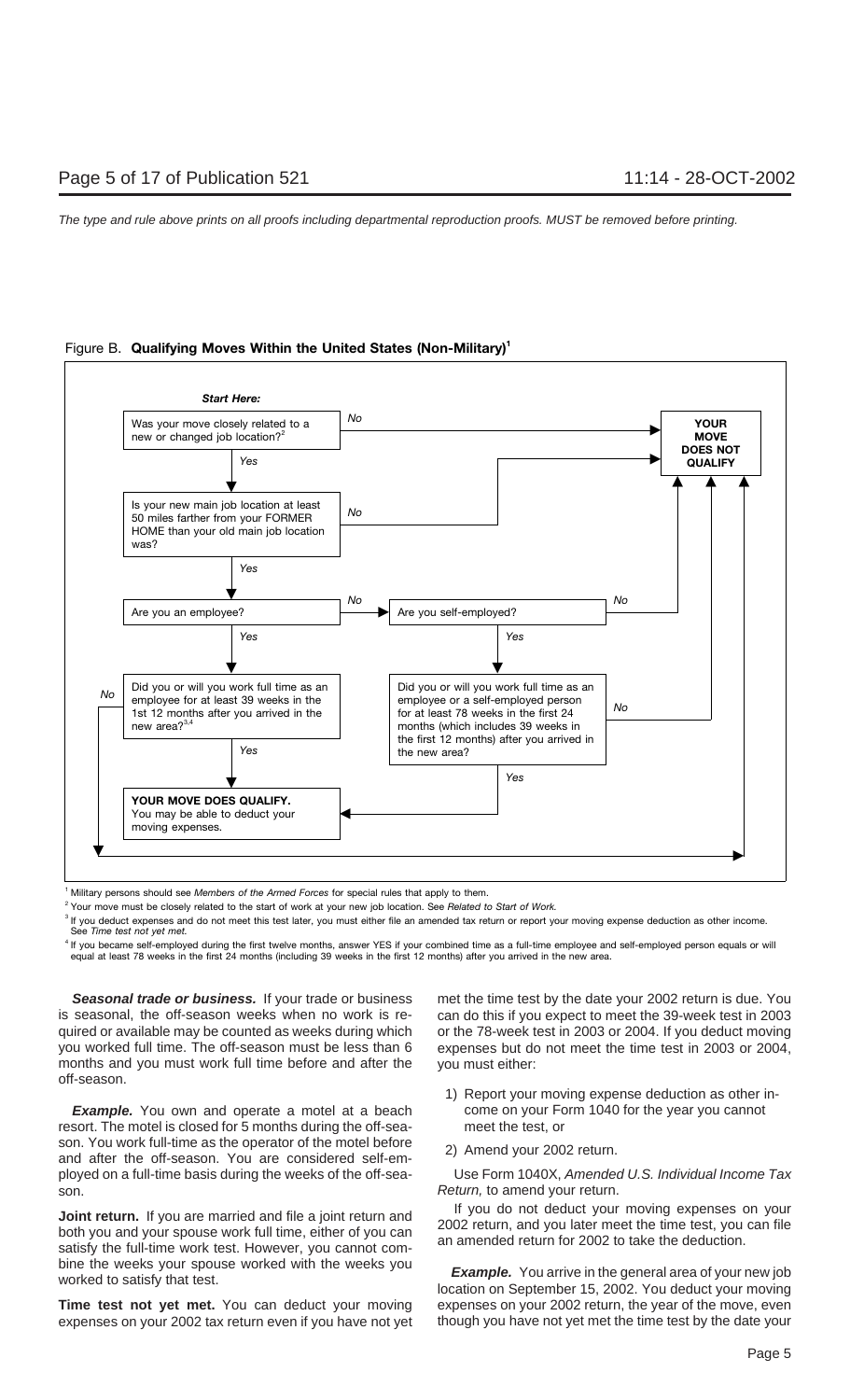return is due. If you do not meet the 39-week test by <br>September 15, 2003, you must either:

- The member's, spouse's, or dependent's home of 1) Report as income on your 2003 return the amount record, or you deducted as moving expenses on your 2002 A nearer point in the United States. return, or
- 

## **Exceptions to the Time Test**

Services or reimbursements provided by government.<br>You do not have to meet the time test if one of the following<br>services provided by the government because of a perma-<br>services provided by the government because of a perm

- 
- 
- ance is not included in income. 3) You are the survivor of a person whose main job
- 4) Your job at the new location ends because of death Deductible Moving Expenses, later. or disability.
- 

## you do not have to include in your income. **Members of the Armed Forces**

If you are a member of the Armed Forces on active duty lowances you received from the government for the and you move because of a permanent change of station, expenses claimed on lines 1 and 2. **Do not** include you do not have to meet the **distance and time tests,** the value of moving services provided by the governdiscussed earlier. You can deduct your unreimbursed ment. Also do not include any part of a dislocation

- A move from your home to your first post of active ance.
- 
- must occur within one year of ending your active enter it on Form 1040, line 7.<br>duty or within the period allowed under the Joint

**Spouse and dependents.** If a member of the Armed Forces dies, is imprisoned, or deserts, a permanent Do not deduct any expenses for moving services<br>change of station for the spouse or dependent includes a provided by the government. change of station for the spouse or dependent includes a move to:

- 
- 
- 

2) Amend your 2002 return. The military moves you and your spouse and dependents to or from separate locations, the moves are treated as a single move to your new main job location.

1) You are in the Armed Forces and you moved be-<br>cause of a permanent change of station. See *Mem*-<br>bers of the Armed Forces, later.<br>bers of the Armed Forces, later.<br>bers of the Armed Forces, later.<br>cause of the move are m 2) You moved to the United States because you retired. your wages on Form W–2. However, the excess portion of See Retirees or Survivors Who Move to the United a dislocation allowance, a temporary lodging allowance, a<br>States later a move-in bousing allowtemporary lodging expense, or a move-in housing allow-

If your reimbursements or allowances are less than your location at the time of death was outside the United I States. See Retirees or Survivors Who Move to the actual moving expenses, do not include the reimburse-United States, later.<br>
United States, later.<br>
United States, later.<br>
United States, later.

# **How to complete Form 3903 for members of the** 5) You are transferred for your employer's benefit or **Armed Forces.** Take the following steps. laid off for a reason other than willful misconduct. For

- this exception, you must have obtained full-time em-<br>ployment and you must have expected to meet the<br>test at the time you started the job.<br>test at the time you started the job.<br>provided by the government. Also do not inclu expenses which were reimbursed by an allowance
- 2) Enter on line 4 the total reimbursements and aloving expenses.<br>A permanent change of station includes: a state of the state of a temporary lodging expense, or a move-in housing allowrary lodging expense, or a move-in housing allow-
- duty, 3) Complete line 5. If line 3 is more than line 4, subtract • A move from one permanent post of duty to another, line 4 from line 3 and enter the result on line 5 and enter the result on line 5 and on Form 1040, line 28. This is your moving expense deduction. If line 3 is equal to • A move from your last post of duty to your home or do not have a moving expense deduction. Subtract to a nearer point in the United States. The move line 3 from line 4 and, if the result is more than zero,

Travel Regulations.<br>Travel Regulations. Travel Regulations.<br>to or from different locations, treat these moves as a single move.

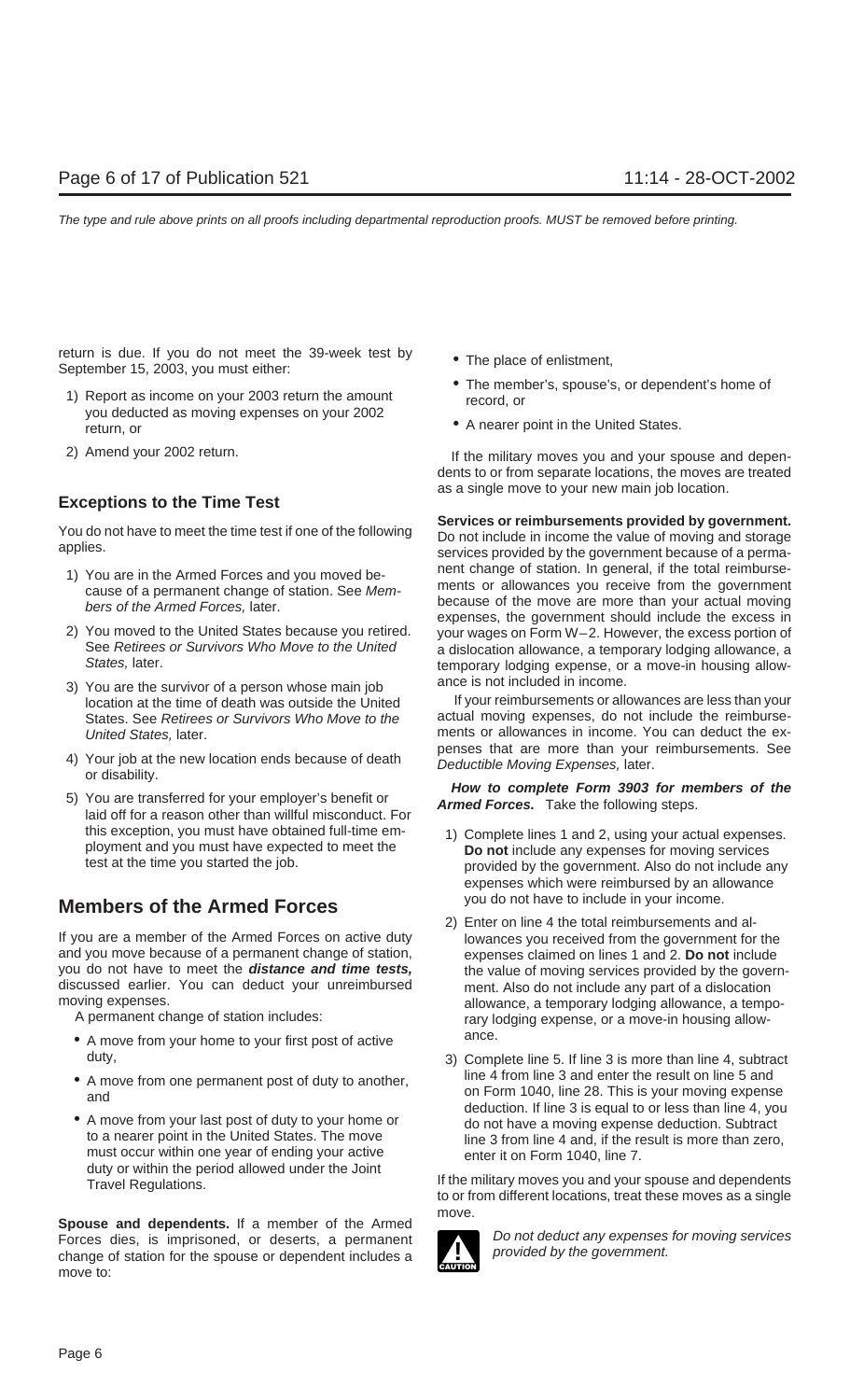# **Who Move to the United States**

If you are a retiree who was working abroad or a survivor of 3) You leave your former home to travel to your new a decedent who was working abroad and you move to the home in the United States. United States or one of its possessions, you do not have to meet the **time test**, discussed earlier. However, you must meet the requirements discussed below under Retirees who were working abroad or Survivors of decedents who **Deductible Moving Expenses**<br>were working abroad.

the United States. The United States of:

moving expenses for a move to a new home in the United States when you permanently retire. However, both your penses), and former main job location and your former home must have 2) Traveling (including lodging but not meals) to your been outside the United States.

**Permanently retired.** You are considered permanently retired when you cease gainful full-time employment or You cannot deduct any expenses for meals. self-employment. If, at the time you retire, you intend your retirement to be permanent, you will be considered retired even though you later return to work. Your intention to retire permanently may be determined by:

- 
- 
- 
- 

**Survivors of decedents who were working abroad.** If you are the spouse or the dependent of a person whose **Travel by car.** If you use your car to take yourself, mem-<br>main job location at the time of death was outside the bers of your household, or your personal effects to y main job location at the time of death was outside the United States, you can deduct moving expenses if the new home, you can figure your expenses by deducting following five requirements are met. The matter of the either:

- 
- later.) 2) The **standard mileage rate** of 13 cents a mile.
- 
- 
- 

**When a move begins.** A move begins when one of the following events occurs. **Member of your household.** You can deduct moving

reasonable time. The same of the set of the set of the set of the set of the set of the set of the set of the set of the set of the set of the set of the set of the set of the set of the set of the set of the set of the se

- **Retirees or Survivors** 2) Your household goods and personal effects are<br> **Example 2** Your household goods and personal effects are packed and on the way to your home in the United States.
	-

**United States defined.** For this section of this publica- If you meet the requirements discussed earlier under Who tion, the term "United States" includes the possessions of Can Deduct Moving Expenses, you can deduct the reason-

- **Retirees who were working abroad.** You can deduct 1) Moving your household goods and personal effects moving expenses for a move to a new home in the United (including in-transit or foreign-move storage ex-
	-



**Reasonable expenses.** You can deduct only those ex-1) Your age and health, penses that are reasonable for the circumstances of your 2) The customary retirement age for people who do move. For example, the cost of traveling from your former similar work. 3) Whether you receive retirement payments from a<br>pension or retirement fund, and<br>side trips for sightseeing, the additional expenses for your<br>side trips for sightseeing, the additional expenses for your 4) The length of time before you return to full-time work. stopover or side trips are not deductible as moving expenses.

- 1) The move is to a home in the United States. 1) Your **actual expenses,** such as gas and oil for your 2) The move begins within 6 months after the car, if you keep an accurate record of each expense,<br>decedent's death. (When a move begins is described or
	-

3) The move is from the decedent's former home. Whether you use actual expenses or the standard mileage rate to figure your expenses, you can deduct parking fees 4) The decedent's former home was outside the United and tolls you pay in moving. You **cannot deduct** any part States. States.<br>5) The decedent's former home was also your home.<br>5) The decedent's former home was also your home.<br>depreciation for your car.

expenses you pay for yourself and members of your 1) You contract for your household goods and personal household. A member of your household is anyone who effects to be moved to your home in the United has both your former and new home as his or her home. It States, but only if the move is completed within a does not include a tenant or employee, unless that person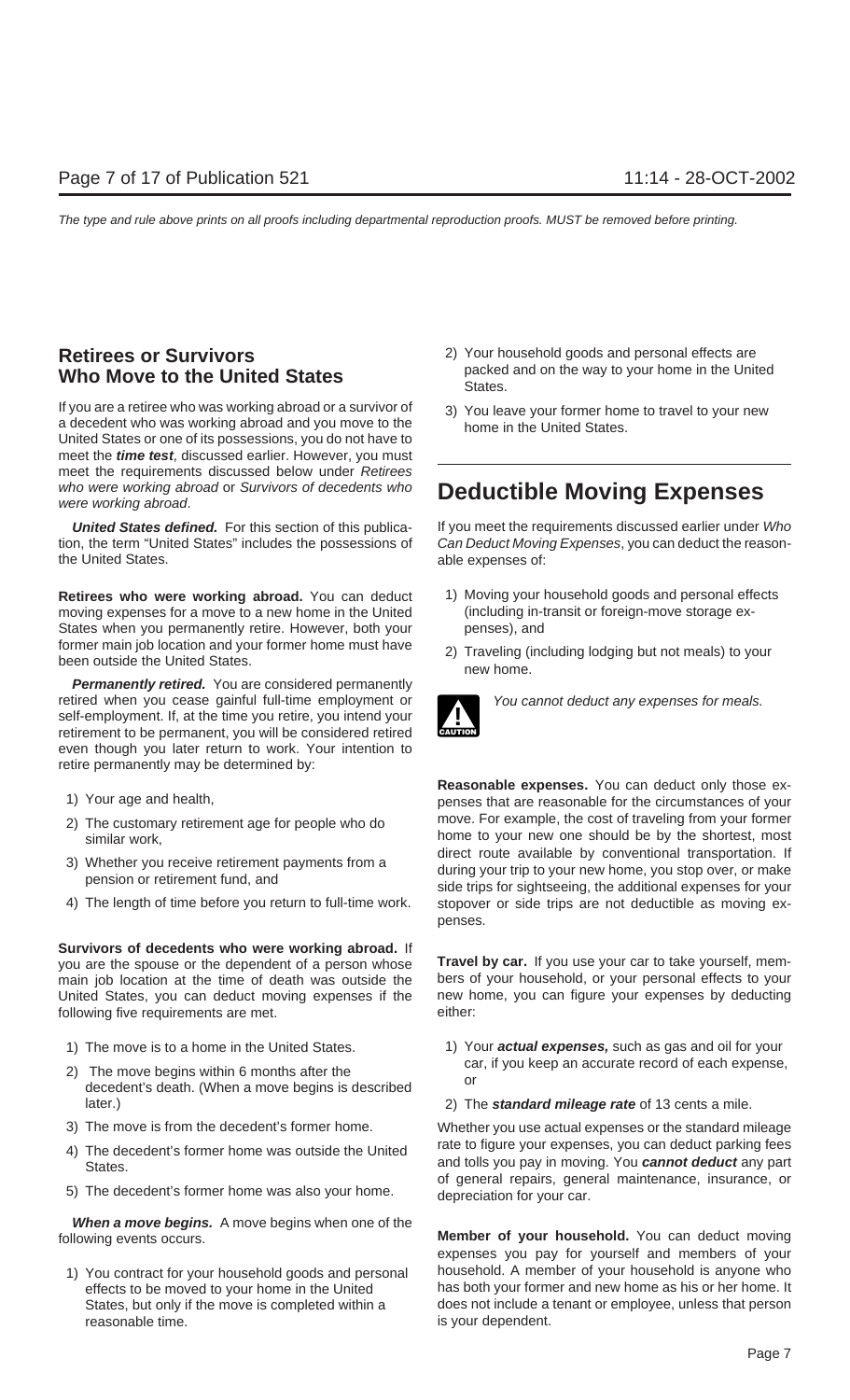## **Moves to Locations in the United Moves to Locations Outside the States United States**

If you meet the requirements under Who Can Deduct To deduct expenses for a move outside the United States, Moving Expenses, earlier, you can deduct expenses for a you must be a United States citizen or resident alien who move to the area of a new main job location within the moves to the area of a new place of work outside the United States or its possessions. Your move may be from United States and its possessions. You must meet the one United States location to another or from a foreign requirements under Who Can Deduct Moving Expenses, country to the United States. The country to the United States.

duct the cost of packing, crating, and transporting your outside the United States and household goods and personal effects and those of the deduct the following expenses. household goods and personal effects and those of the members of your household from your former home to your<br>new home.<br>If you use your own car to move your things, see Travel<br>If you use your own car to move your things, see Travel

You can include the cost of storing and insuring household goods and personal effects within **any period of 30** • The cost of moving household goods and personal **consecutive days** after the day your things are moved effects to and from storage. from your former home and before they are delivered to **•** The cost of storing household goods and personal your new home. You can deduct any costs of connecting or discon-<br>You can deduct any costs of connecting or discon-

necting utilities required because you are moving your The first two items were explained earlier under Moves to household goods, appliances, or personal effects. Locations in the United States. The last two items are

You can deduct the cost of shipping your car and your discussed below. household pets to your new home.

goods and personal effects from a place other than your can deduct the reasonable expense form a place other than your sonal effects to and from storage. would have cost to move them from your former home. **Storage expenses.** You can deduct the reasonable ex-

**Example.** Paul Brown is a resident of North Carolina penses of storing your household goods and personal and has been working there for the last 4 years. Because of the small size of his apartment, he stored some of his Furniture in Georgia with his parents. Paul got a job in<br>
Washington, DC. It cost him \$300 to move his furniture<br>
from North Carolina to Washington and \$1,100 to move his<br>
furniture from Georgia to Washington. If Paul ship



**Travel expenses.** You can deduct the cost of transporta-<br>tion and lodging for yourself and members of your household while traveling from your former home to your new home. This includes expenses for the day you arrive.

area of your former home within one day after you could no<br>longer live in your former home because your furniture had penses.<br>penses.

You can deduct expenses for only one trip to your new • Any part of the purchase price of your new home. home for yourself and members of your household. How-<br>ever, all of you do not have to travel together or at the same<br>over, all of you do not have to travel together or at the same time. If you use your own car, see Travel by car, earlier. • Driver's license.

**Household goods and personal effects.** You can de-<br>duct the cost of packing crating and transporting your outside the United States and its possessions, you can

- 
- by car, earlier.<br>
by car, earlier.<br>
You can include the cost of stating and incuring house former home to your new home.
	-
	-

You can deduct the cost of moving your household **Moving goods and effects to and from storage.** You

You cannot deduct the cost of moving furniture Publication 54, Tax Guide for U.S. Citizens and Resiyou buy on the way to your new home. dent Aliens Abroad, explains how to figure the part of your moving expenses that relates to excluded income. You can get the publication from most United States Embassies and consulates, or see How To Get Tax Help at the end of

## You can include any lodging expenses you had in the **Nondeductible Expenses**

- 
- 
-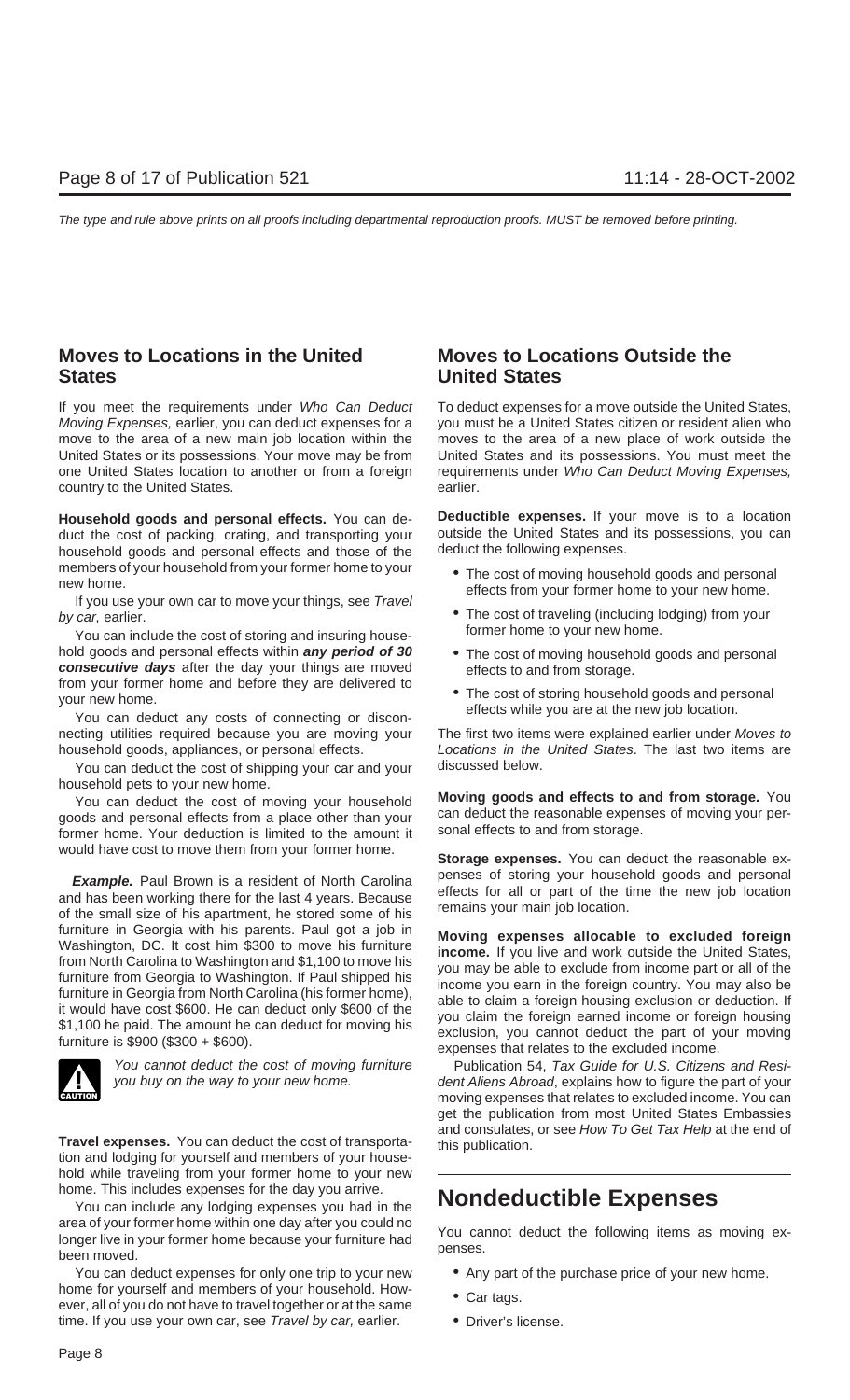- 
- 
- Home improvements to help sell your home. *later)*.
- 
- 
- 
- 
- 
- Real estate taxes.
- 
- 
- 
- 

**No double deduction.** You cannot take a moving ex-<br>pense deduction and a business expense deduction for<br>the same expenses. You must decide if your expenses are deductible as moving expenses or as business expenses. **Reimbursement for deductible and nondeductible ex-**For example, expenses you have for travel, meals, and **penses.** If your employer reimburses you for both deduct-<br>lodging while temporarily working at a place away from ible and nondeductible moving expenses, your employer lodging while temporarily working at a place away from ible and nondeductible moving expenses, your employer<br>vour requilar place of work may be deductible as business must determine the amount of the reimbursement that is your regular place of work may be deductible as business expenses if you are considered away from home on busi-<br>ness. Generally vour work at a single location is consid-<br>must treat any remaining amount as taxable wages and ness. Generally, your work at a single location is consid-<br>ered temporary if it is realistically expected to last (and withhold income tax, social security tax, and Medicare tax. does in fact last) for one year or less. **Amount of income tax withheld.** If the reimbursements

See Publication 463, Travel, Entertainment, Gift, and or allowances you receive are taxable, the amount of Car Expenses, for information on deducting your ex-<br>Car Expenses, for information on deducting your ex- income tax

# **and Estimated Tax** Allowance Certificate.

**Reimbursements excluded from income.** Your employer should not include in your wages reimbursements **How To Report** paid under an accountable plan (explained later) for moving expenses that you: The following discussions explain how to report your mov-

- 
- 

These reimbursements are fringe benefits excludable from<br>your income as qualified moving expense reimburse-<br>ments. Your employer should report these reimburse-<br>ments. Your employer should report these reimbursements in box 12 of Form W-2. 1) You moved in an earlier year.



• Expenses of buying or selling a home. You **cannot** claim a moving expense deduction • Expenses of getting or breaking a lease.<br> **CAUTION** (see Reimbursements under How To Report,

• Loss on the sale of your home. **Expenses deducted in earlier year.** If you receive • Losses from disposing of memberships in clubs. reimbursement this year for moving expenses deducted in an earlier year, and the reimbursement is not included as • Meal expenses. wages in box 1 of your Form W–2, you must include the • Mortgage penalties. The state of the control of the 21 of your Form 1040. Your em-■ Pre-move househunting expenses. <br>
box 12 of your Form W–2.

• Refitting of carpets and draperies. **Example 19 and Comes Preimbursements included in income.** Your employer<br>must include in your income any reimbursements made (or • Security deposits (including any given up due to the treated as made) under a nonaccountable plan, even if move). they are for deductible moving expenses. See Reimburse-<br>ments under How To Report, later. Your employer must • Storage charges except those incurred in transit and<br>for foreign moves.<br>bursements of, or payments for, nondeductible moving • Temporary living expenses. expenses. This includes amounts your employer reimbursed you under an accountable plan (explained later) for

income tax your employer will withhold depends on several penses. factors. It depends in part on whether or not income tax is withheld from your regular wages, on whether or not the reimbursements and allowances are combined with your **Tax Withholding Tax Withholding Tax Withholding Tax Withholding** *your employer on Form W–4, Employee's Withholding* 

Your employer must withhold income tax, social security<br>tax, and Medicare tax from reimbursements and allowances paid to you that are included in your income. See<br>Reimbursements included in income, later.<br>Tax Withholding a

ing expenses and any reimbursements or allowances you<br>1) Could deduct if you had paid or incurred them, and received for your move.

2) Did not deduct in an earlier year. Use **Form 3903** to report your moving expenses. Use a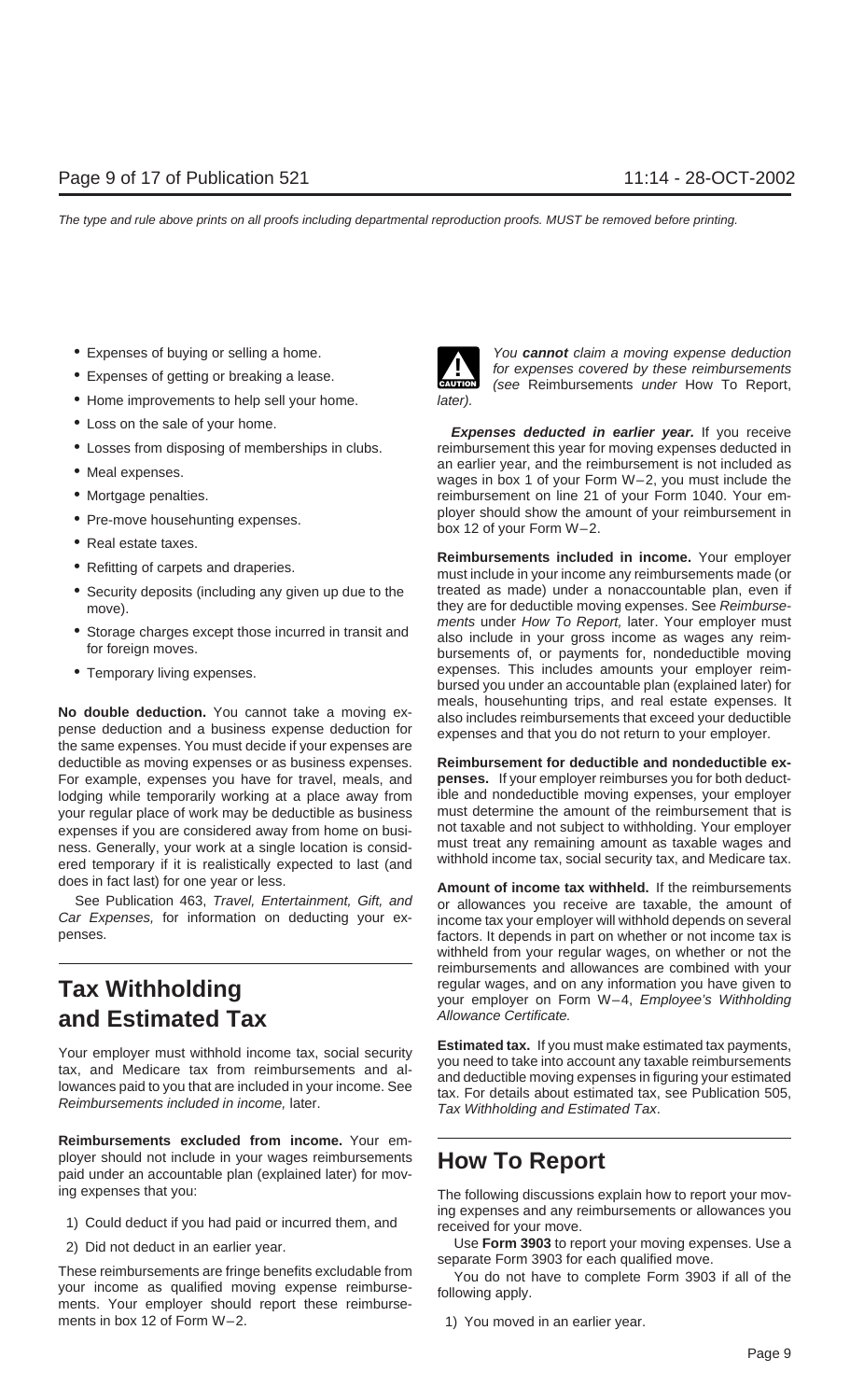- away from the United States.  $\qquad \qquad \text{on how to handle these excess amounts.}$
- 

Where to deduct. Deduct your moving expenses on line checks, and bills. 28 of Form 1040. The amount of moving expenses you can **Returning excess reimbursements.** You must be re-



These plans are discussed later. For a quick overview of  $\frac{1}{1}$  You receive an advance within 30 days of the time how to report the reimbursement, see Table 2 on the next you have an expense. page.

bursement is used and what records they require.

**Employers.** If you are an employer and you reimburse and you return any excess reimbursement within 120 employee moving expenses, how you treat this reimburse-<br>employee moving expenses, how you treat this reimbursement on your employee's Form W-2 depends in part on 4) You are given a periodic statement (at least quarwhether you have an accountable plan. Reimbursements terly) that asks you to either return or adequately treated as paid under an accountable plan are reported in account for outstanding advances **and** you comply box 12 with code P. For more information, see Publication within 120 days of the statement. 535, Business Expenses.

plans, as explained later, are reported as pay. See Publi-<br>cation 15, *Circular E, Employer's Tax Guide*, for informa-<br>ble plan, your employer should not include any reimbursecation 15, Circular E, Employer's Tax Guide, for informa-<br>ments of expenses in your income in box 1 of your Form<br>ments of expenses in your income in box 1 of your Form

to meet all three of the following rules. **Example.** You lived in Boston and accepted a job in

- 
- 2) You must adequately account to your employer for  $\frac{3903}{3903}$ . these expenses within a reasonable period of time.
- 

2) You are claiming only storage fees while you are Returning excess reimbursements, later, for information

3) Any amount your employer paid for the storage fees **Adequate accounting.** You adequately account by is included as wages in box 1 of your Form W–2. giving your employer documentary evidence of your mov-Instead, enter the storage fees (after the reduction for the ing expenses, along with a statement of expense, an account book, a diary, or a similar record in which you<br>part that is allocable to excluded income) on line 28

quired to return any excess reimbursement for your mov-You cannot deduct moving expenses on Form ing expenses to the person paying the reimbursement. 1040EZ or Form 1040A. <sup>The r</sup> Excess reimbursement includes any amount for which you did not adequately account within a reasonable period of time. For example, if you received an advance and you did not spend all the money on deductible moving expenses, **Reimbursements** *Reimbursements Reimbursements* excess reimbursement.

This section explains what to do when you receive a<br>reimbursement (including advances and allowances) for<br>any of your moving expenses discussed in this publication.<br>If you received a reimbursement for your moving ex-<br>pense

- 
- Your employer should tell you what method of reim-<br>reament is used and what records they require days after they were paid or incurred.
	-
	-

Reimbursements treated as paid under nonaccountable **Employee meets accountable plan rules.** If for all ments of expenses in your income in box 1 of your Form Accountable plans. To be an accountable plan, your<br>employer's reimbursement arrangement must require you<br>employer's reimbursement arrangement must require you

1) Your expenses must be of the type for which a de-<br>duction would be allowed had you paid them your-<br>self. The reasonable expenses of moving your<br>to Atlanta and the cost of moving your furniture to Atlanta.

possessions from your former home to your new Your employer will include the reimbursement in box 12 home, and traveling from your former home to your of your Form W-2. If your expenses are more than your new home are two examples.<br>of Form 3903. Include the reimbursement on line 4 of Form 3903.

3) You must return any excess reimbursement or allow-<br>ance within a reasonable period of time.<br>your expenses you may not meet all three rules.<br>your expenses you may not meet all three rules.

An **excess reimbursement** includes any amount you If your deductible expenses are reimbursed under an are paid or allowed that is more than the moving expenses otherwise accountable plan but you do not return, within a that you adequately accounted for to your employer. See reasonable period, any reimbursement of expenses for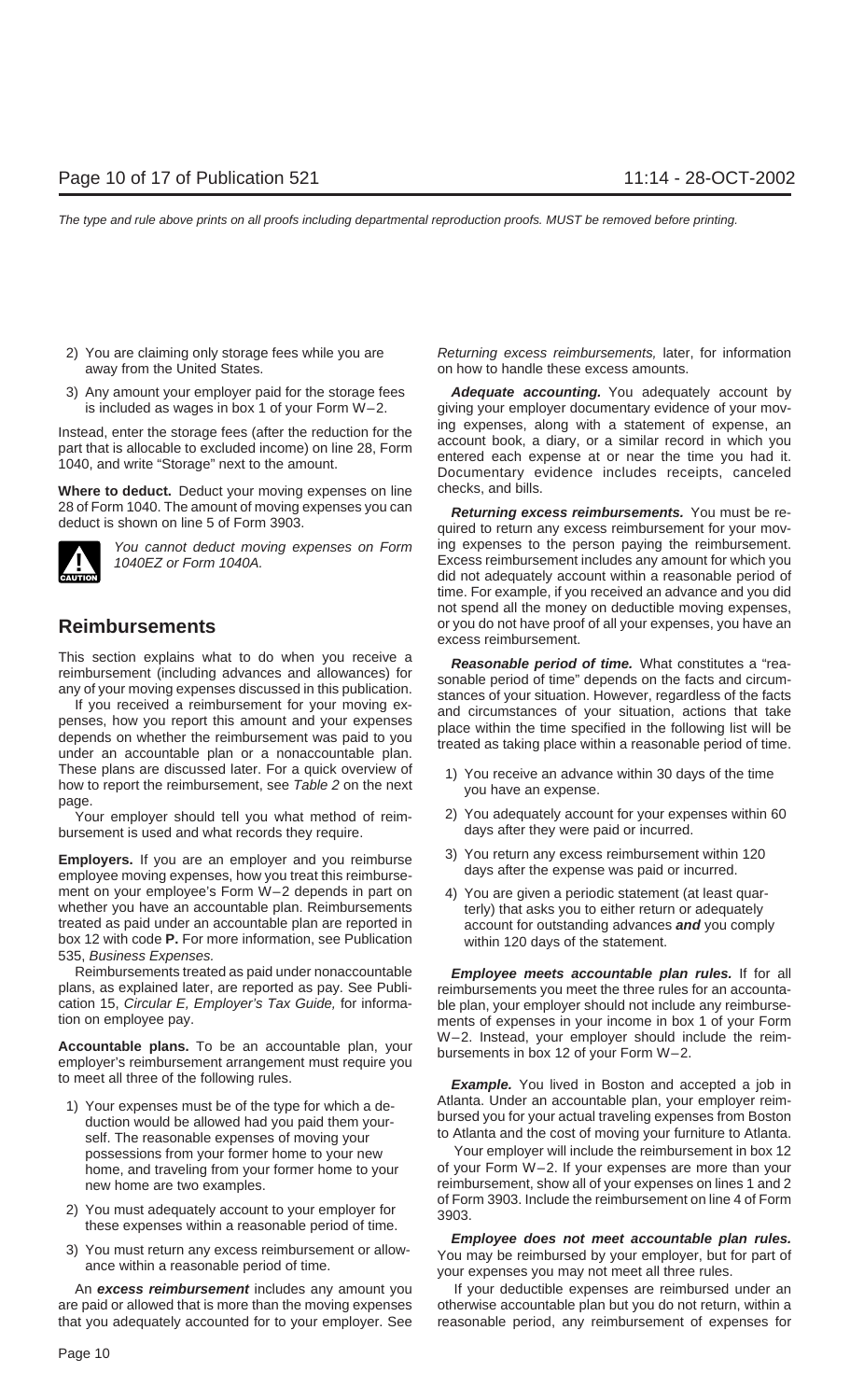## Table 2. **Reporting Employee Moving Expenses and Reimbursements**

| <b>Type of Reimbursement</b><br>Arrangement                                                                                            | <b>Employer Reports on Form W-2</b>                                                                                                                                    | <b>Employee Shows on Form 3903</b>                                                                                                                                                                                        |
|----------------------------------------------------------------------------------------------------------------------------------------|------------------------------------------------------------------------------------------------------------------------------------------------------------------------|---------------------------------------------------------------------------------------------------------------------------------------------------------------------------------------------------------------------------|
| <b>IS Accountable</b>                                                                                                                  |                                                                                                                                                                        |                                                                                                                                                                                                                           |
| Actual allowable expense<br>reimbursement<br>Adequate accounting and excess                                                            | Reimbursement reported only in<br>box 12. It is not reported in box 1.                                                                                                 | All allowable expenses and<br>reimbursements if excess expenses<br>are claimed. <sup>1</sup><br>Otherwise, form is not filed.                                                                                             |
| returned                                                                                                                               |                                                                                                                                                                        |                                                                                                                                                                                                                           |
| Actual allowable expense<br>reimbursement                                                                                              | Excess reported as wages in box<br>1. Amount adequately accounted<br>for is reported only in box 12. It is<br>not reported in box 1.                                   | All allowable expenses (and<br>reimbursements reported on Form<br>W-2, box 12) if expenses in excess<br>of the reimbursement reported in<br>box 12 of Form W-2 are claimed. <sup>1</sup><br>Otherwise, form is not filed. |
| Adequate accounting and return of<br>excess both required but excess<br>not returned                                                   |                                                                                                                                                                        |                                                                                                                                                                                                                           |
| Actual allowable expense<br>reimbursement with mileage<br>allowance (up to standard mileage<br>rate)<br>Adequate accounting and excess | Reimbursement reported only in<br>box 12. It is not reported in box 1.                                                                                                 | All allowable expenses and<br>reimbursements if excess expenses<br>are claimed. $1$<br>Otherwise, form is not filed.                                                                                                      |
| returned                                                                                                                               |                                                                                                                                                                        |                                                                                                                                                                                                                           |
| Actual allowable expense<br>reimbursement with mileage<br>allowance (exceeds standard<br>mileage rate)                                 | Excess reported as wages in box<br>1. Amount up to the standard<br>mileage rate and other<br>reimbursement is reported only in<br>box 12. It is not reported in box 1. | All allowable expenses (and<br>reimbursements reported on Form<br>W-2, box 12) if expenses in excess<br>of the reimbursement reported in<br>box 12 of Form W-2 are claimed. <sup>1</sup><br>Otherwise, form is not filed. |
| Adequate accounting up to the<br>standard mileage rate only and<br>excess not returned                                                 |                                                                                                                                                                        |                                                                                                                                                                                                                           |
| <b>IS Nonaccountable</b>                                                                                                               |                                                                                                                                                                        |                                                                                                                                                                                                                           |
| Either adequate accounting or<br>return of excess, or both not<br>required by plan                                                     | Entire amount is reported as wages<br>in box 1.                                                                                                                        | All allowable expenses <sup>1</sup>                                                                                                                                                                                       |
| <b>IF</b> No reimbursement                                                                                                             | Normal reporting of wages, etc.                                                                                                                                        | All allowable expenses <sup>1</sup>                                                                                                                                                                                       |

 $1$  Any allowable moving expense is carried to line 28 of Form 1040 and deducted as an adjustment to gross income.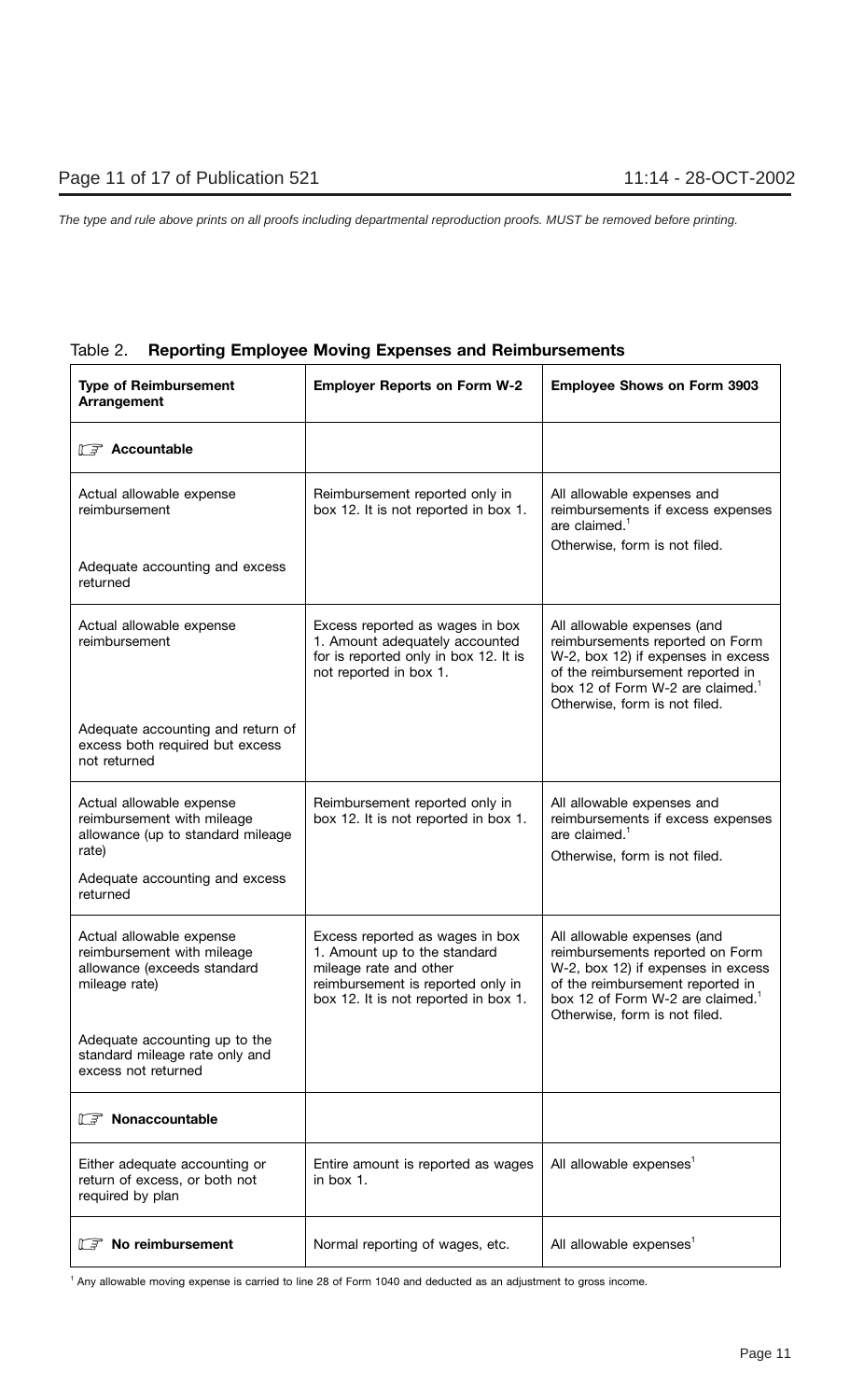which you did not adequately account, then only the **Uniform Relocation Assistance and Real Property Ac**amount for which you did adequately account is consid- **quisition Policies Act of 1970.** Do not include in income ered as paid under an accountable plan. The remaining any moving expense payment you received under the expenses are treated as having been reimbursed under a Uniform Relocation Assistance and Real Property Acquisinonaccountable plan (discussed later). the statement of 1970. These payments are made to

penses, some of which are deductible expenses and some of which are not deductible. The reimbursements received **When To Deduct Expenses** for the nondeductible expenses are treated as paid under a<br>If you were not reimbursed, deduct your moving expenses<br>either in the year you incurred them or in the year you paid

Nonaccountable plans. A nonaccountable plan is a re-<br>
<sub>them.</sub>

- 
- 

reducing your wages, salary, or other pay, the amount of If you use the cash method of accounting, you can choose<br>the reduction will be treated as a payment made under a If to deduct the expenses in the year you are reimbu the reduction will be treated as a payment made under a to deduct the expenses in the year you are reimbursed<br>nonaccountable plan. This is because you are entitled to even though you paid the expenses in a different year. nonaccountable plan. This is because you are entitled to even though you paid the expense<br>receive the full amount of your pay regardless of whether Choosing when to deduct, later. receive the full amount of your pay regardless of whether

your wages, salary, or other pay. Your employer will report **Choosing when to deduct.** If you use the cash method the total in box 1 of your Form W-2. of accounting, which is used by most individuals, you can

**Example.** To get you to work in another city, your new ployer reimburses you if: employer reimburses you under an accountable plan for<br>the \$7,500 loss on the sale of your home. Since this is a<br>reimbursement, or<br>reimbursement of a nondeductible expense, it is treated as paid under a nonaccountable plan and must be included as 2) You paid the expenses in the year immediately after pay on your Form W–2. the year of reimbursement but by the due date, in-

**Completing Form 3903.** Complete the *Distance Test* bursement year. Worksheet in the instructions for Form 3903 to see whether you meet the distance test. If so, complete lines **How to make the choice.** You can choose to deduct 1–3 using your actual expenses (except, if you use your moving expenses in the year you received reimbursement own car, you can figure expenses based on a mileage rate by taking the deduction on your return, or amended return, of 13 cents a mile, instead of on actual amounts for gas for that year. and oil). Enter on line 4 the total amount of your moving<br>expense reimbursement that was excluded from your<br>wages. This excluded amount should be identified with<br>and the included in your income. code **P** in box 12 of Form W–2.

If line 3 is more than line 4, subtract line 4 from line 3 and enter the result on line 5 and on Form 1040, line 28. This is your moving expense deduction. If line 3 is equal to or less than line 4, you have no moving expense deduction. Subtract line 3 from line 4 and, if the result is more than zero, include it on Form 1040, line 7.

**Reimbursement of nondeductible expenses.** You persons displaced from their homes, businesses, or farms may be reimbursed by your employer for moving ex-

imbursement arrangement that does not meet the three<br>rules listed earlier under *Accountable plans*.<br>In addition, the following payments will be treated as<br>paid under a nonaccountable plan:<br>paid under a nonaccountable plan ture. You deducted these expenses in 2001. In January 1) Excess reimbursements you fail to return to your 2002, you paid for travel to the new city. You can deduct employer, and these additional expenses in 2002.

2) Reimbursements of nondeductible expenses. See **Reimbursed expenses.** If you are reimbursed for your Reimbursement of nondeductible expenses, earlier. expenses, you may be able to deduct your expenses either If an arrangement pays for your moving expenses by in the year you incurred them or in the year you paid them.<br>If you use the cash method of accounting, you can choose

you had any moving expenses.<br>If you are reimbursed for your expenses in a year after<br>If you are reimbursed for you may want to delay taking the If you are not sure if the moving expense reimburse-<br>
ment arrangement is an accountable or nonaccountable<br>
plan, ask your employer.<br>
Your employer will combine the amount of any reim-<br>
bursement paid to you under a nonacc

choose to deduct moving expenses in the year your em-

- 
- cluding extensions, for filing your return for the reim-

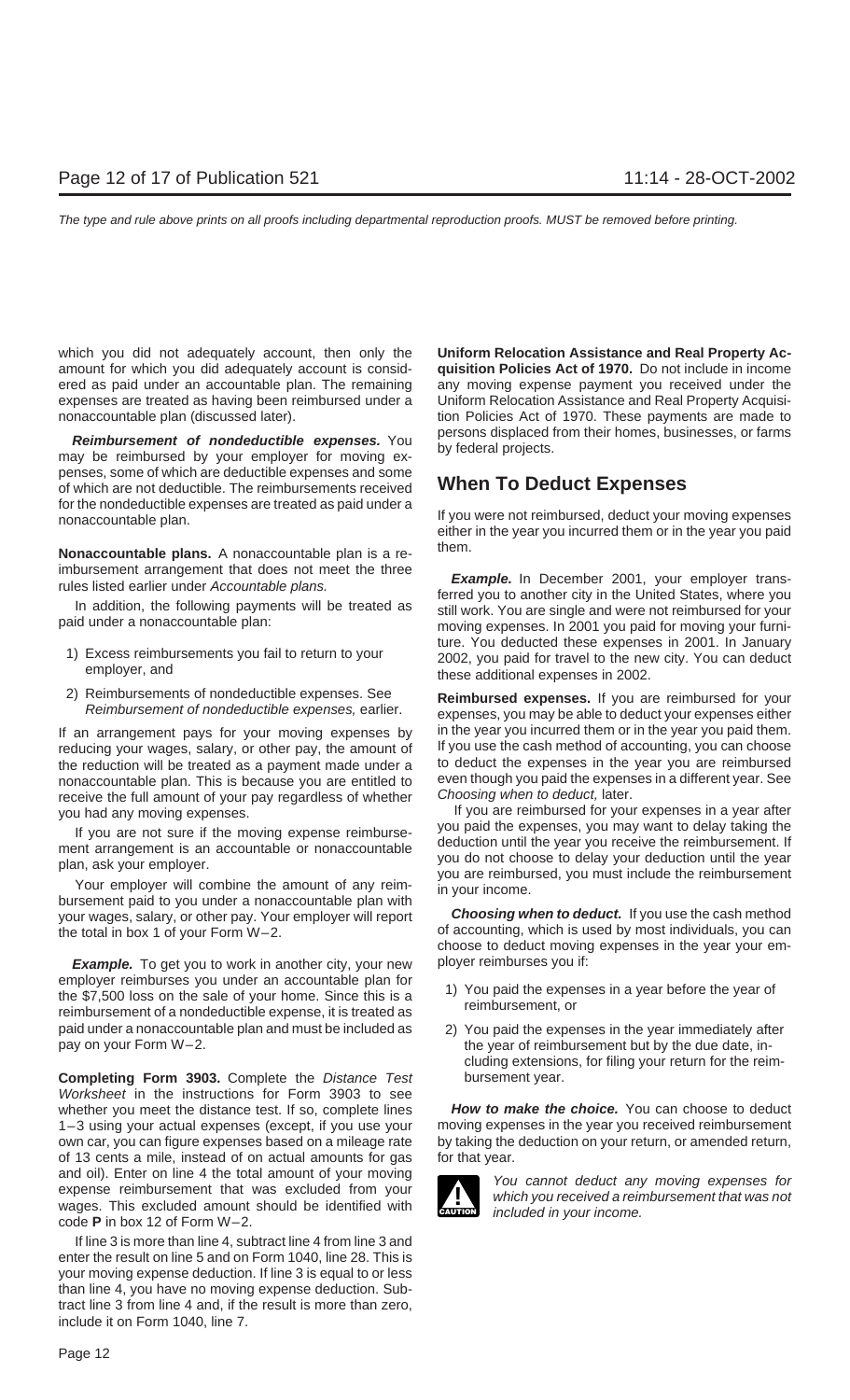home in Detroit where he worked. On February 8, his employer told him that he would be transferred to San **P.** Diego as of April 10 that year. His wife, Peggy, flew to San The employer included the balance, \$3,399 reimburse-Diego on March 1 to look for a new home. She put a down ment of nondeductible expenses, in box 1 of Form W–2<br>payment of \$25,000 on a house being built and came back with Tom's other wages. He must include this amount on payment of \$25,000 on a house being built and came back to Detroit on March 4. The Smiths sold their Detroit home line 7 of Form 1040. The employer withholds taxes from<br>for \$1,500 less than they paid for it. They contracted to the \$3,399, as discussed under Nondeductible expens for \$1,500 less than they paid for it. They contracted to the \$3,399, as discussed under Nondeductible expenses,<br>have their personal effects moved to San Diego on April 3. earlier. Also, Tom's employer could have given him have their personal effects moved to San Diego on April 3. earlier. Also, Tom's employer could have given I<br>The family drove to San Diego where they found that their separate Form W-2 for his moving reimbursement. The family drove to San Diego where they found that their separate Form W–2 for his moving reimbursement.<br>new home was not finished. They staved in a nearby motel Tom figures his deduction for moving expenses as folnew home was not finished. They stayed in a nearby motel until the house was ready on May 1. On April 10, Tom went lows: to work in the San Diego plant where he still works.

| 1) Peggy's pre-move househunting trip:<br>\$449<br>Travel and lodging                                      | $1.811$ , $2.811$ , $1.911$ , $2.811$ , $2.811$ , $2.811$ , $2.811$ , $2.811$<br>(line 2) $\ldots \ldots \ldots \ldots \ldots \ldots \ldots \ldots \ldots \ldots$ 466     |
|------------------------------------------------------------------------------------------------------------|---------------------------------------------------------------------------------------------------------------------------------------------------------------------------|
| $\mathcal{S}$<br>524<br>Meals $\ldots \ldots \ldots \ldots \ldots \ldots$<br>75                            | Total deductible moving expenses (line 3) \$8,466                                                                                                                         |
| 2) Down payment on San Diego home<br>25,000                                                                | Minus: Reimbursement included in box 12                                                                                                                                   |
| 3) Real estate commission paid on sale of<br>3,500                                                         | of Form W-2 (line 4) $\ldots \ldots \ldots \ldots \ldots \ldots 7,266$<br><b>Deduction for moving expenses</b> (line 5) \$1,200                                           |
| 4) Loss on sale of Detroit home (not including<br>1,500<br>real estate commission)                         | Tom enters these amounts on Form 3903 to figure his<br>deduction. His Form 3903 and Distance Test Worksheet<br>are shown later. He also enters his deduction, \$1,200, on |
| 5) Amount paid for moving personal effects<br>(furniture, other household goods, etc.) $\ldots$ .<br>8,000 | line 28, Form 1040.                                                                                                                                                       |
| 6) Expenses of driving to San Diego:                                                                       | Nondeductible expenses. Of the \$43,040 expenses that<br>Tom incurred, the following items cannot be deducted.                                                            |
| Mileage (Start 14,278; End 16,478)<br>\$286<br>2,200 miles at 13 cents a mile                              | • Item 1, pre-move househunting expenses.                                                                                                                                 |
| 180<br>Lodging $\ldots \ldots \ldots \ldots \ldots \ldots$<br>320<br>786                                   | • Item 2, the down payment on the San Diego home. If<br>any part of it were for payment of deductible taxes or                                                            |
| 7) Cost of temporary living expenses in<br>San Diego:                                                      | interest on the mortgage on the house, that part<br>would be deductible as an itemized deduction.                                                                         |
| Motel rooms $\dots\dots\dots\dots\dots$ \$1,450<br>3,730                                                   | • Item 3, the real estate commission paid on the sale<br>of the Detroit home. The commission is used to                                                                   |
| Tom was reimbursed \$10,665 under an accountable                                                           | figure the gain or loss on the sale.                                                                                                                                      |
| plan as follows:                                                                                           | • Item 4, the loss on the sale of the Detroit home. The<br>Smiths cannot deduct it even though Tom's em-                                                                  |
| Moving personal effects \$6,800<br>Travel (and Indring) to San Diego (166)                                 | ployer reimbursed him for it.                                                                                                                                             |

| Travel (and lodging) to San Diego                         | 466   | • Item 6, the meals expenses while driving to San |
|-----------------------------------------------------------|-------|---------------------------------------------------|
| Travel (and lodging) for house hunting trip $\dots$ .     | 449   |                                                   |
| Lodging for temporary quarters                            | 1.450 | Diego. (However, the lodging and car expenses are |
| Loss on sale of home $\ldots \ldots \ldots \ldots \ldots$ | 1.500 | deductible.)                                      |
| Total reimbursement \$10,665                              |       | • Item 7, temporary living expenses.              |

Tom's employer gave him a breakdown of the amount of reimbursement.

The employer included this reimbursement on Tom's **Example** Form W-2 for the year. The reimbursement of deductible expenses,  $$7,266 ($6,800 + $466)$  for moving household Tom Smith is married and has two children. He owned his goods and travel to San Diego, was included in box 12 of home in Detroit where he worked. On February 8, his Form W-2. His employer identified this amount with code

| to month in the ban Blogo plant miloro no other monter<br>His records for the move show: | Item 5, moving personal effects (line $1)$ \$8,000     |
|------------------------------------------------------------------------------------------|--------------------------------------------------------|
| 1) Peggy's pre-move househunting trip:<br>\$449<br>Travel and lodging                    | Item 6, driving to San Diego $(\$286 + \$180)$         |
| 75 \$ 524                                                                                | Total deductible moving expenses (line 3) \$8,466      |
| 2) Down payment on San Diego home<br>25,000                                              | Minus: Reimbursement included in box 12                |
| 3) Real estate commission paid on sale of<br>0.500<br>naturale la sua a                  | <b>Deduction for moving expenses</b> (line 5)  \$1,200 |

- $\bullet$  Item 1, pre-move househunting expenses.
- Item 2, the down payment on the San Diego home. If any part of it were for payment of deductible taxes or interest on the mortgage on the house, that part would be deductible as an itemized deduction.
- Item 3, the real estate commission paid on the sale<br>of the Detroit home. The commission is used to<br>figure the gain or loss on the sale.
- $\bullet$  Item 4, the loss on the sale of the Detroit home. The Smiths cannot deduct it even though Tom's employer reimbursed him for it.
- 
- **•** Item 7, temporary living expenses.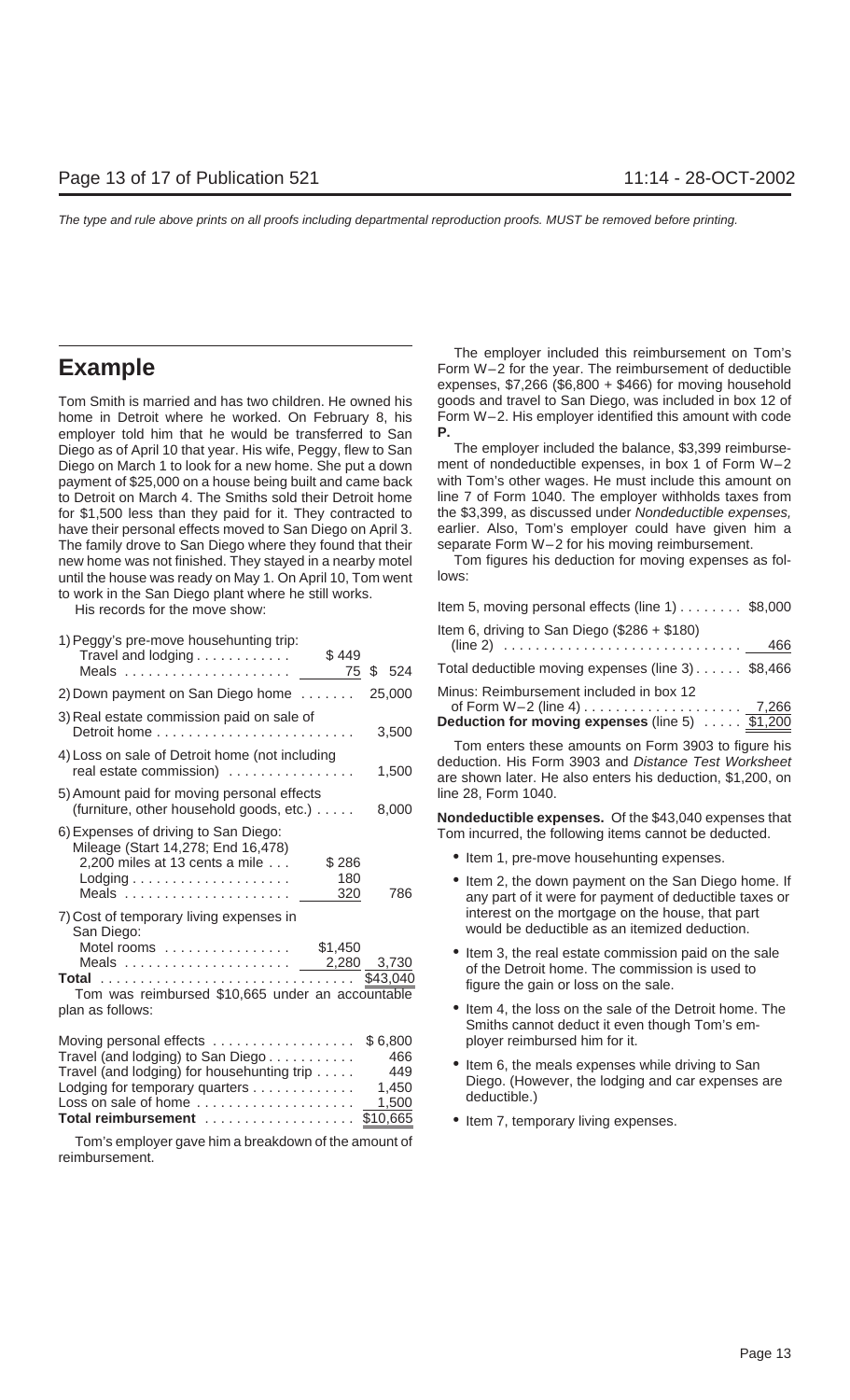| Form                                                                                                  | <b>Moving Expenses</b>      |                                                                                                                                                                                                                                             |              | OMB No. 1545-0062           |  |  |
|-------------------------------------------------------------------------------------------------------|-----------------------------|---------------------------------------------------------------------------------------------------------------------------------------------------------------------------------------------------------------------------------------------|--------------|-----------------------------|--|--|
| Attach to Form 1040.<br>(Rev. October 2002)<br>Department of the Treasury<br>Internal Revenue Service |                             | Attachment<br>Sequence No. 62                                                                                                                                                                                                               |              |                             |  |  |
|                                                                                                       | Name(s) shown on Form 1040  |                                                                                                                                                                                                                                             |              | Your social security number |  |  |
|                                                                                                       |                             | Tom and Peggy Smith                                                                                                                                                                                                                         |              | 325   00   6437             |  |  |
|                                                                                                       | Before you begin:           | See the Distance Test and Time Test in the instructions to find out if you can deduct your moving<br>expenses.                                                                                                                              |              |                             |  |  |
|                                                                                                       |                             | $\sqrt{ }$ If you are a member of the armed forces, see the instructions to find out how to complete this form.                                                                                                                             |              |                             |  |  |
| 1                                                                                                     |                             | Enter the amount you paid for transportation and storage of household goods and personal<br>effects (see instructions) example.                                                                                                             |              | 8,000                       |  |  |
|                                                                                                       |                             | Enter the amount you paid for travel and lodging expenses in moving from your old home to<br>your new home. Do not include the cost of meals (see instructions)                                                                             | $\mathbf{2}$ | 466                         |  |  |
| з                                                                                                     | Add lines 1 and 2           |                                                                                                                                                                                                                                             | 3            | 8,466                       |  |  |
|                                                                                                       |                             | Enter the total amount your employer paid you for the expenses listed on lines 1 and 2 that is<br>not included in the wages box (box 1) of your W-2 form. This amount should be identified with<br>code <b>P</b> in box 12 of your W-2 form |              | 7,266                       |  |  |
| 5                                                                                                     | Is line 3 more than line 4? | No. You cannot deduct your moving expenses. If line 3 is less than line 4, subtract line 3                                                                                                                                                  |              |                             |  |  |
|                                                                                                       |                             | from line 4 and include the result on the "Wages, salaries, tips, etc." line of Form 1040.                                                                                                                                                  |              |                             |  |  |

- **3** Add lines 1 and 2
- For the expenses listed on lines 1 and<br>
box (box 1) of your W-2 form. This amount should be iden<br>
W-2 form<br>
the view of the expenses. If line 3 is less than line 4, subtr<br>
clude the result on the "Wages, salaries, tips, et Enter the total amount your employer paid you for the expenses listed on lines 1 and 2 that is **4** code **P** in box 12 of your W-2 form
- **5** Is line 3 **more than** line 4?
	- **No.** You **cannot** deduct your moving expenses. If line 3 is less than line 4, subtract line 3 from line 4 and include the result on the "Wages, salaries, tips, etc." line of Form 1040.
	- $\overrightarrow{1}$  Yes. Subtract line 4 from line 3. Enter the result here and on the "Moving expenses" line of Form 1040. This is your **moving expense deduction**

## **General Instructions**

## **A Change To Note**

For 2002, the standard mileage rate for using your vehicle to move to a new home is 13 cents a mile. Beginning in 2003, the standard mileage rate for using your vehicle to move to a new home is 12 cents a mile.

## **Purpose of Form**

Use Form 3903 to figure your moving expense deduction for a move related to the start of work at a new principal place of work (workplace). If the new workplace is outside the United States or its possessions, you must be a U.S. citizen or resident alien to deduct your expenses.

If you qualify to deduct expenses for more than one move, use a separate Form 3903 for each move.

For more details, see **Pub. 521,** Moving **Expenses** 

## **Who May Deduct Moving Expenses**

If you move to a new home because of a new principal workplace, you may be able to deduct your moving expenses whether you are self-employed or an employee. But you must meet both of the tests explained next.

### **Distance Test**

Your new principal workplace must be at least 50 miles farther from your old home than your old workplace was. For example, if your old workplace was 3 miles from your old home, your new workplace must be at least 53 miles from that home. If you did not have an old workplace, your new workplace must be at least 50 miles from your old home. The distance between the two points is the shortest of the more commonly traveled routes between them.

**5**

—

1,200



*To see if you meet the distance test, you can use the worksheet below.*

*Keep a Copy for Your Records*

## **Distance Test Worksheet**

| Members of the armed forces may not have to meet this test.<br><b>TIP</b><br>For details, see the instructions on the back of this form.                             |            |
|----------------------------------------------------------------------------------------------------------------------------------------------------------------------|------------|
| <b>1.</b> Enter the number of miles from your <b>old home</b> to your <b>new workplace</b> 1. $2,200$                                                                | miles      |
|                                                                                                                                                                      | 5<br>miles |
|                                                                                                                                                                      | miles      |
| Is line 3 at least 50 miles?<br>Yes. You meet this test.<br><b>No.</b> You do not meet this test. You cannot deduct your moving expenses. Do not complete Form 3903. |            |

**For Paperwork Reduction Act Notice, see back of form.** Cat. No. 12490K Form 3903 (Rev. 10-2002)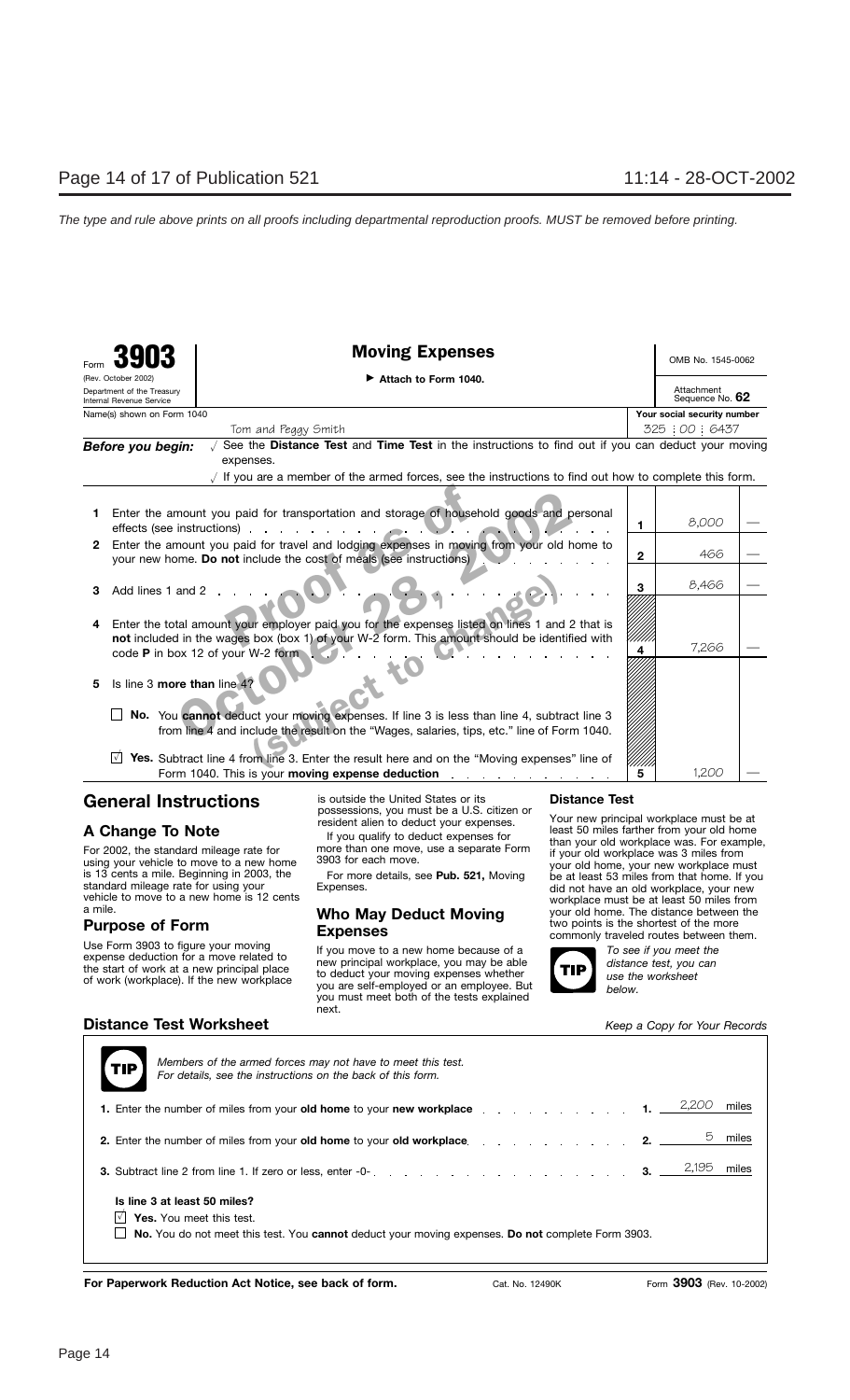## **How To Get Tax Help business.**

You can get help with unresolved tax issues, order free You can also reach us with your computer using File publications and forms, ask tax questions, and get more Transfer Protocol at **ftp.irs.gov**. information from the IRS in several ways. By selecting the access to tax help. The state of the state of the state of the state of the state of the state of the state of t

mal channels. While Taxpayer Advocates cannot change<br>the tax law or make a technical tax decision, they can clear **Phone. Many services are available by phone.** up problems that resulted from previous contacts and ensure that your case is given a complete and impartial

- 
- 
- questions at **1–800–829–1040.** Call, write, or fax the Taxpayer Advocate office in
- 

For more information, see Publication 1546, The Tax- **www.irs.gov** for the numbers. payer Advocate Service of the IRS. • TTY/TDD equipment. If you have access to TTY/

able, get Publication 910, Guide to Free Tax Services. It contains a list of free tax publications and an index of tax • TeleTax topics. Call **1–800–829–4477** to listen to topics. It also describes other free tax information services, topics. It also describes other free tax information services, pre-recorded messages covering various tax topics.<br>including tax education and assistance programs and a list



- request help by e-mail. to complete a short survey at the end of the call.
- Download forms and publications or search for forms and publications by topic or keyword. **Walk-in.** Many products and services are avail-
- Order IRS products on-line.  $\bullet$  able on a walk-in basis.
- 
- 
- 
- 
- Learn about the benefits of filing electronically (IRS Revenue Bulletins, and Cumulative Bulletins availe-file). **able for research purposes.** Able for research purposes.

• Get information on starting and operating a small

method that is best for you, you will have quick and easy **TaxFax Service.** Using the phone attached to access to tax help.<br>  $\begin{array}{ccc}\n & \text{max-Fax} & \text{Service.} & \text{Using the phone attached to your fax machine, you can receive forms and instructions by calling 703, 259, 0604, 0001, 0001, 0001, 0001, 0001, 000$ instructions by calling **703–368–9694.** Follow **Contacting your Taxpayer Advocate.** If you have at-<br>tempted to deal with an IRS problem unsuccessfully, you<br>should contact your Taxpayer Advocate.<br>The Taxpayer Advocate represents your interests and<br>concerns within the IR

- review.<br>To contact your Taxpayer Advocate:  $\overline{a} = \overline{a}$  and  $\overline{a} = \overline{a}$  and  $\overline{a} = \overline{a}$  and  $\overline{a} = \overline{a}$  and  $\overline{a} = \overline{a}$  and  $\overline{a} = \overline{a}$  and  $\overline{a} = \overline{a}$  and  $\overline{a} = \overline{a}$  and  $\overline{a} = \overline{a}$  and 1-800-829-3676 to order current and prior year forms, instructions, and publications. • Call the Taxpayer Advocate at
	- **1–877–777–4778. 1–877–777–4778.** Asking tax questions. Call the IRS with your tax
	- your area. • Call 1-800-829-4059 if you are a Solutions service by calling your local IRS office to TTY/TDD user. TTY/TDD user. nience. Check your local directory assistance or
- **Free tax services.** To find out what services are avail-<br> **Free tax services** and publication and *Guide to Free Tax Services* It guestions or to order forms and publications.
	-

of TeleTax topics. **Evaluating the quality of our telephone services.** To **Examplemental computer.** With your personal com-<br>
puter and modem, you can access the IRS on the<br>
Internet at www.irs.gov. While visiting our web<br>
site, you can:<br>
site, you can:<br>
site, you can. • See answers to frequently asked tax questions or on or record telephone calls. Another is to ask some callers



<ul>\n<li>View forms that may be filled in electronically, print the completed form, and then save the form for re-<br/>ordkeeping.</li>\n<li>View Internal Revenue Bulletins published in the last<br/>to View Internal Revenue Bulletins published in the last</li>\n<li>Value of the image.</li>\n<li>Value of the image.</li>\n<li>Value of the image.</li>\n<li>Value of the image.</li>\n<li>Value of the image.</li>\n<li>Value of the image.</li>\n<li>Value of the image.</li>\n<li>Value of the image.</li>\n<li>Value of the image.</li>\n<li>Value of the image.</li>\n<li>Value of the image.</li>\n<li>Value of the image.</li>\n<li>Value of the image.</li>\n<li>Value of the image.</li>\n<li>Value of the image.</li>\n<li>Value of few years. governments, credit unions, and office supply stores • Search regulations and the Internal Revenue Code. have an extensive collection of products available to print from a CD-ROM or photocopy from reproduci-• Receive our electronic newsletters on hot tax issues<br>and news.<br>the Internal Revenue Code, regulations, Internal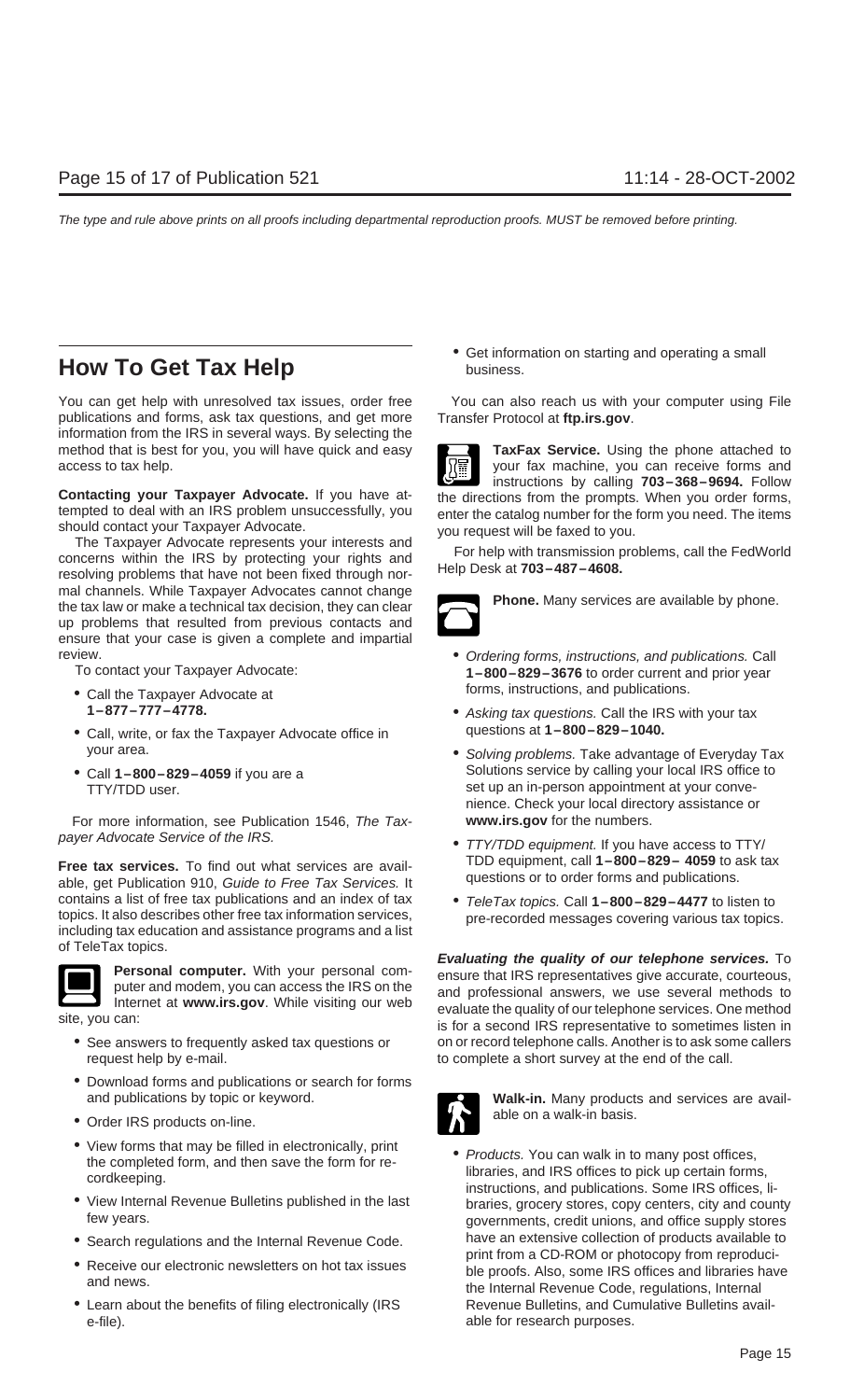• Services. You can walk in to your local IRS office to • Prior-year tax forms and instructions. ask tax questions or get help with a tax problem.<br>
Now you can set up an appointment by calling your<br>
local IRS office number and, at the prompt, leaving a<br>
message requesting Everyday Tax Solutions help. A<br>
Meeping. representative will call you back within 2 business • Internal Revenue Bulletins. days to schedule an in-person appointment at your



that applies to your part of the country.<br> **CD-ROM for small businesses.** IRS Publication

- 
- 
- P.O. Box 85074 on virtually any desktop or laptop computer.

**www.irs.gov/smallbiz**. **CD-ROM for tax products.** You can order IRS Publication 1796, Federal Tax Products on CD-ROM, and obtain:

• Current tax forms, instructions, and publications.

- 
- 
- 

convenience. The CD-ROM can be purchased from National Technical Information Service (NTIS) by calling<br>1-877-233-6767 or on the Internet at http:// Mail. You can send your order for forms, instructions, and publications to the Distribution Center<br>tions, and publications to the Distribution Center<br>nearest to you and receive a response within 10<br>workdays after your requ

• Western part of U.S.: **3207, Small Business Resource Guide, is a must 3207**, Small Business Resource Guide, is a must Western Area Distribution Center for the forest and the state of every small business owner or any taxpayer Rancho Cordova, CA 95743-0001 **about to start a business.** This handy, interactive CD con-• **Central part of U.S.:**<br>
Central Area Distribution Center<br>
P.O. Box 8903<br>
Bloomington, IL 61702–8903<br>
Bloomington, IL 61702–8903<br>
Electron and publications needed to successfully manage a business. In<br>
information, the C • **Eastern part of U.S. and foreign addresses:** design of the CD makes finding information easy and quick Eastern Area Distribution Center and incorporates file formats and browsers that can be run

Richmond, VA 23261-5074 **It is available in March. You can get a free copy by** calling **1-800-829-3676** or by visiting the website at